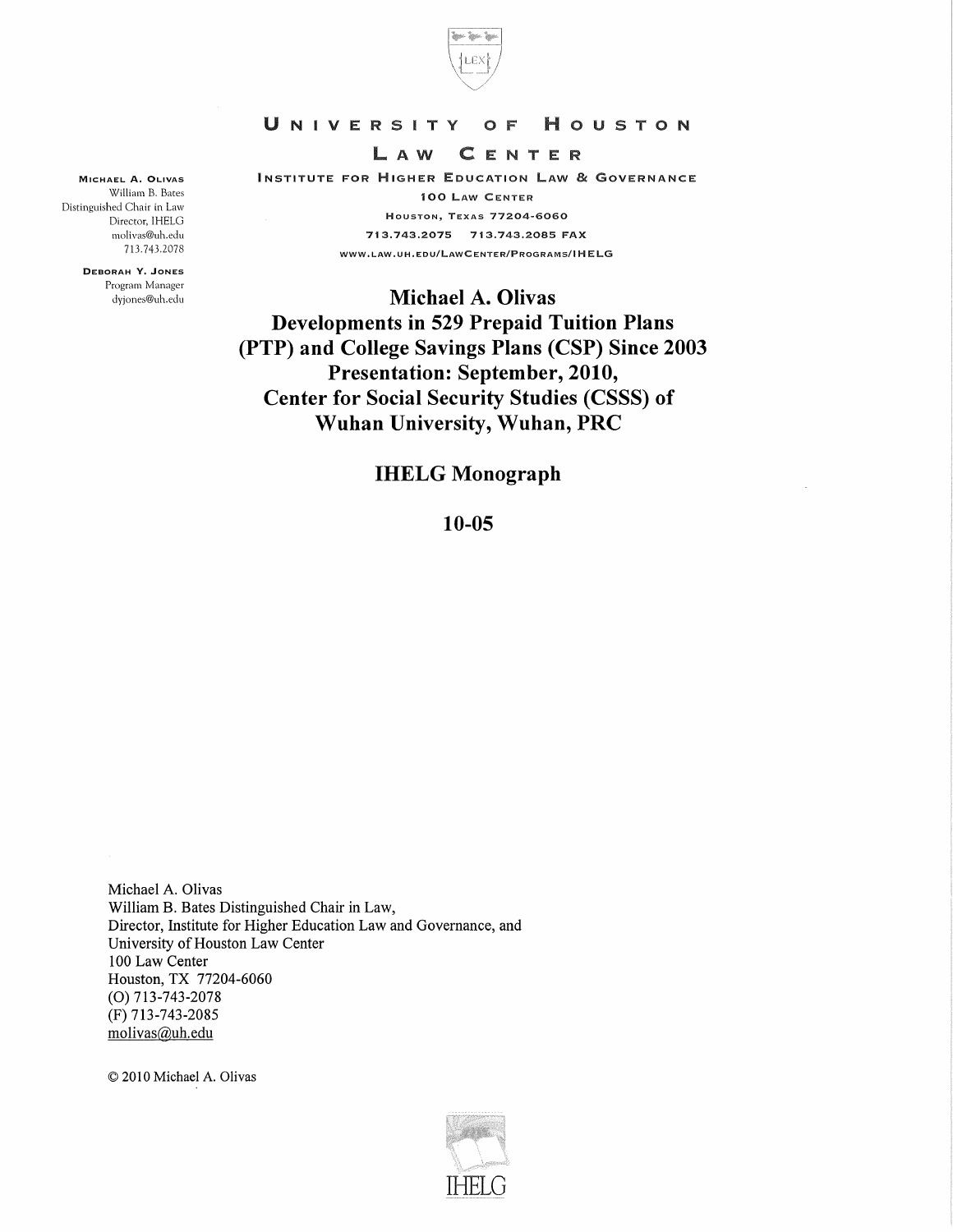## University of Houston Law Center/Institute for Higher Education Law and Governance (IHELG)

The University of Houston Institute for Higher Education Law and Governance (IHELG) provides a unique service to colleges and universities worldwide. It has as its primary aim providing information and publications to colleges and universities related to the field of higher education law, and also has a broader mission to be a focal point for discussion and thoughtful analysis of higher education legal issues. IHELG provides information, research, and analysis for those involved in managing the higher education enterprise internationally through publications, conferences, and the maintenance of a database of individuals and institutions. IHELG is especially concerned with creating dialogue and cooperation among academic institutions in the United States, and also has interests in higher education in industrialized nations and those in the developing countries of the Third World.

The UHLC/IHELG works in a series of concentric circles. At the core of the enterprise is the analytic study of postsecondary institutions--with special emphasis on the legal issues that affect colleges and universities. The next ring of the circle is made up of affiliated scholars whose research is in law and higher education as a field of study. Many scholars from all over the world have either spent time in residence, or have participated in Institute activities. Finally, many others from governmental agencies and legislative staff concerned with higher education participate in the activities of the Center. All IHELG monographs are available to a wide audience, at low cost.

#### Programs and Resources

IHELG has as its purpose the stimulation of an international consciousness among higher education institutions concerning issues of higher education law and the provision of documentation and analysis relating to higher education development. The following activities form the core of the Institute's activities:

Higher Education Law Library

Houston Roundtable on Higher Education Law

Houston Roundtable on Higher Education Finance

Publication series

Study opportunities

Conferences

Bibliographical and document service

Networking and commentary

Research projects funded internally or externally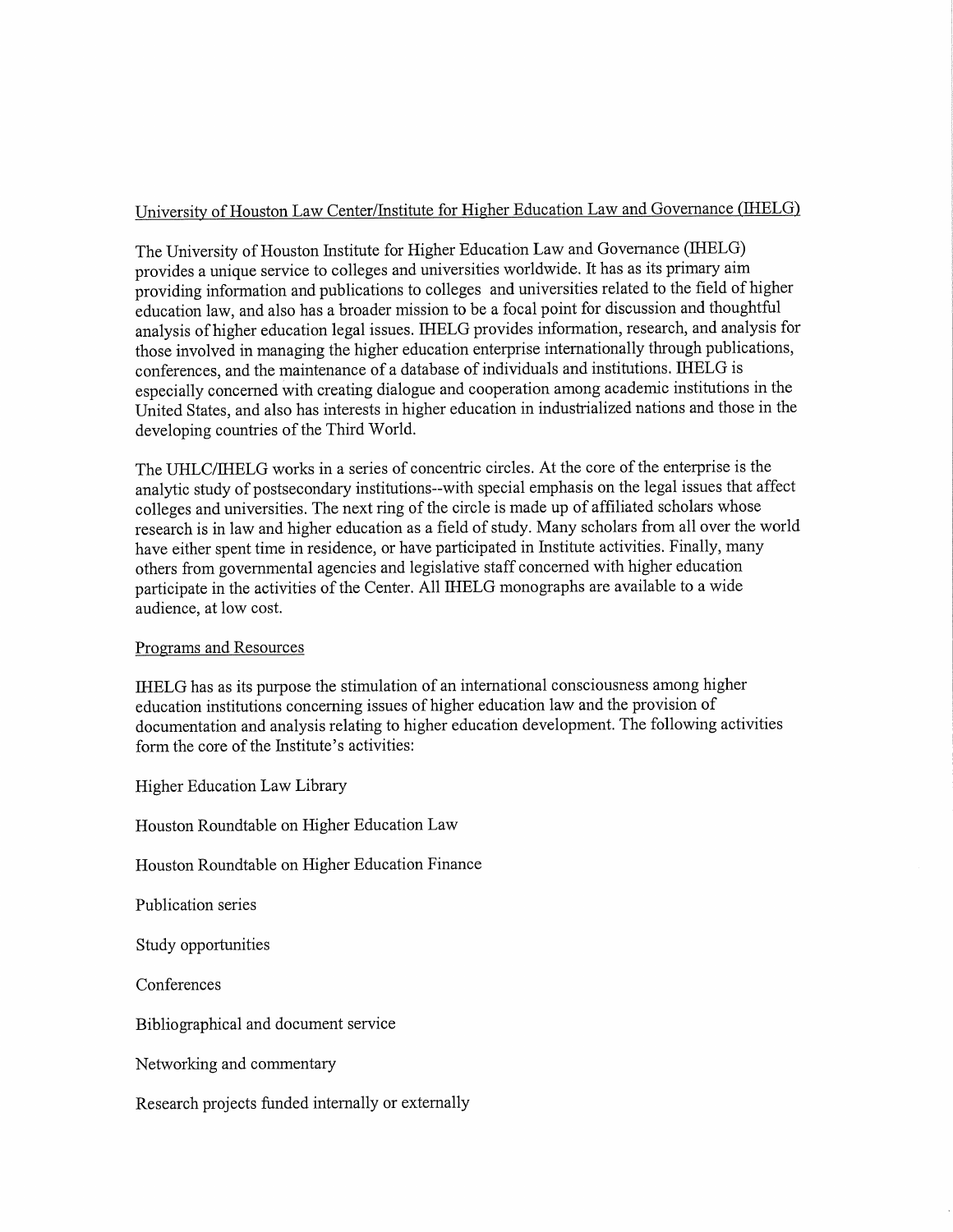**Developments in 529 Prepaid Tuition Plans (PTP) and College Savings Plans (CSP) since 2003** Presentation: September, 2010, Center for Social Security Studies (CSSS) of Wuhan University, Wuhan, PRC Michael A. Olivas, University of Houston Law Center

#### Introduction:

In some respects, the recent story of 529 plans has resembled Dickens' *A Tale of Two Cities*: "It was the best of times, it was the worst of times...." While the U.S. economy has had its peaks and valleys, nearly every state has contributed less of its resources to public higher education appropriations, and as a result, tuition costs have increased to record levels, even outstripping inflation and cost indices.

These pincer movements have clearly been the worst of times for 529s. The resultant rising tuition has made it impossible for states with 529 prepaid tuition plans to gauge pricing for those plans or to meet targets for guaranteeing plan terms. As a result, states have closed programs entirely, as in Wyoming, or closed plans to new participants, put plans on hold, or suspended operations until the plans can be restructured. For example, in Summer, 2006, Wyoming (which earlier had closed its 529 Prepaid plan) also closed its 529 savings plan, called the College Achievement Plan, and coordinated with the Colorado CollegeInvest program for those who chose to keep their contracts.

Eight of the nineteen states with prepaid plans (of either the guaranteed or the unit variety) are either closed or did not open by 2007, several are suspended, and more are sure to restructure. Even those states that have full faith and credit guaranties have had to reorganize their plans, as in Texas, which has suspended the operations of its popular Texas Tomorrow Fund **(**a prepaid plan**)** until the predicted \$3 billion actuarial shortfall can be dealt with. Maryland accountants have predicted at least a \$70 million actuarial shortfall, and other states will be found to have similar deficits. In some states, such as Illinois and Texas, these public funds and their kissing-cousins,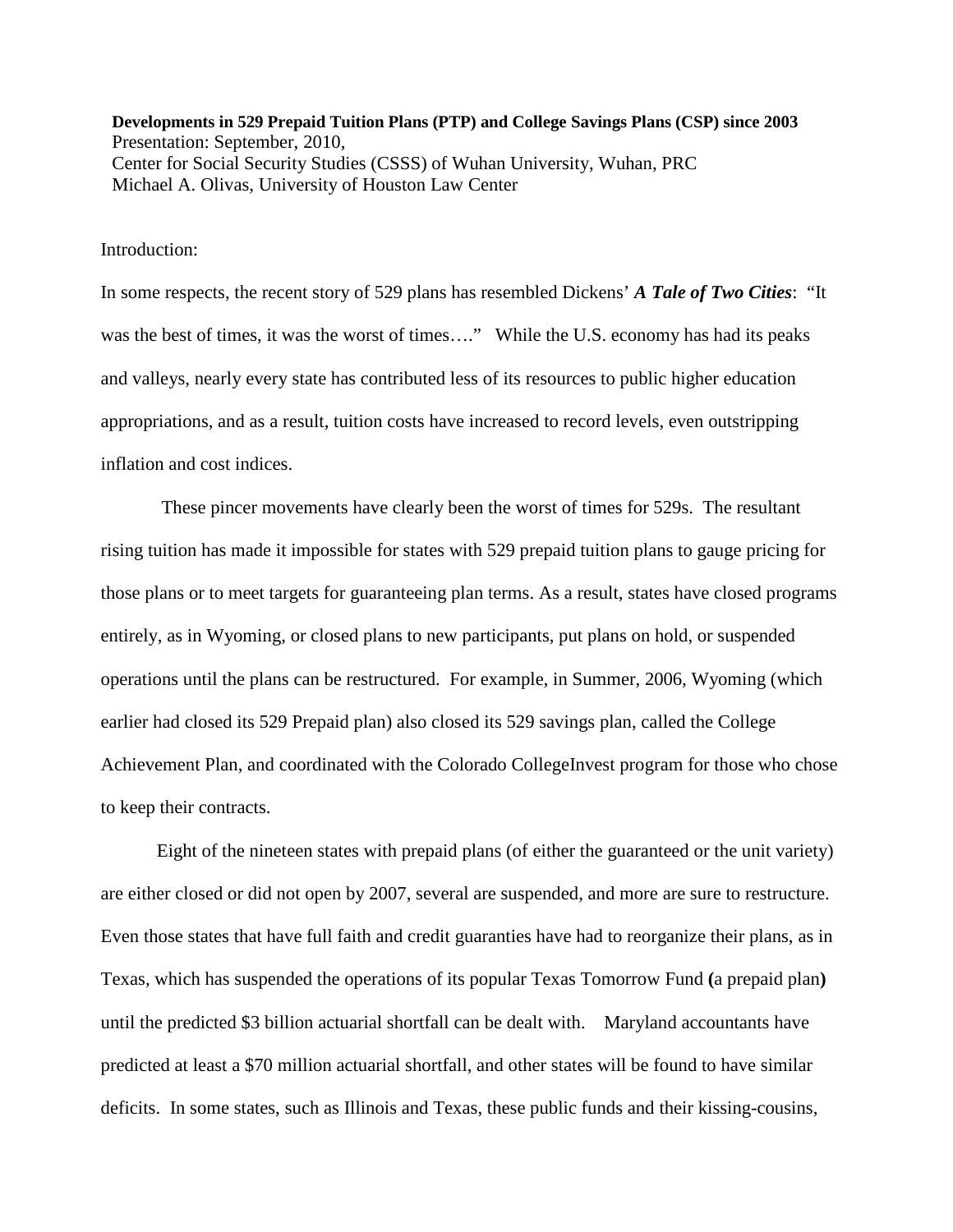public lotteries, have even been seriously discussed as candidates for sale and privatizing. Several states have tightened up criteria, added "fees," reduced coverage for expenses, or "decoupled" tuition and the payout, in the hope of making the programs more sound. One issue that observers will be watching carefully in the prepaid/college tuition area is whether some states might decide to "privatize" these assets in order to gain a short-term, lump-sum buyout or lease by private investors, as has happened with some public transportation authority programs. Such actions are very troubling public policies, and raise many complex policy issues.

In addition, fraud and poor management have reared their head in this market, as in criminal charges brought against the head of the otherwise-successful Utah 529 plan, where the state not only lost money due to embezzlement by the director of the program, but had to pay a Securities and Exchange Commission (SEC) fine due to poor institutional oversight. Indeed, the industry has imposed new self-governing rules and policies to fend off greater regulation by the federal government, and Congressional hearings were held, at which where there were calls for increased oversight. In 2004, the SEC found widely-divergent investment policies and results among the plans it studied. On November 15, 2006, the SEC imposed sanctions and issued a cease-and-desist order against 1<sup>st</sup> Global Capital Corp. for sales practices relating to 529s and for supervisory failures. Even an international prepaid plan, based in the Philippines, gained notoriety when its assets disappeared and left thousands of Filipino contract-purchasers without recourse, in a nation where there are no such things as student loans or work-study programs.

Litigation has arisen in several settings, as in the SEC case against the Utah thefts and in the 1<sup>st</sup> Global Capital Corp. matter. In Kentucky, the state's Attorney General sued to prevent the state Legislature from allocating surplus state funds to the State's "Kentucky Affordable Prepaid Tuition" program (KAPT), which in 2007 stopped accepting new participants. In state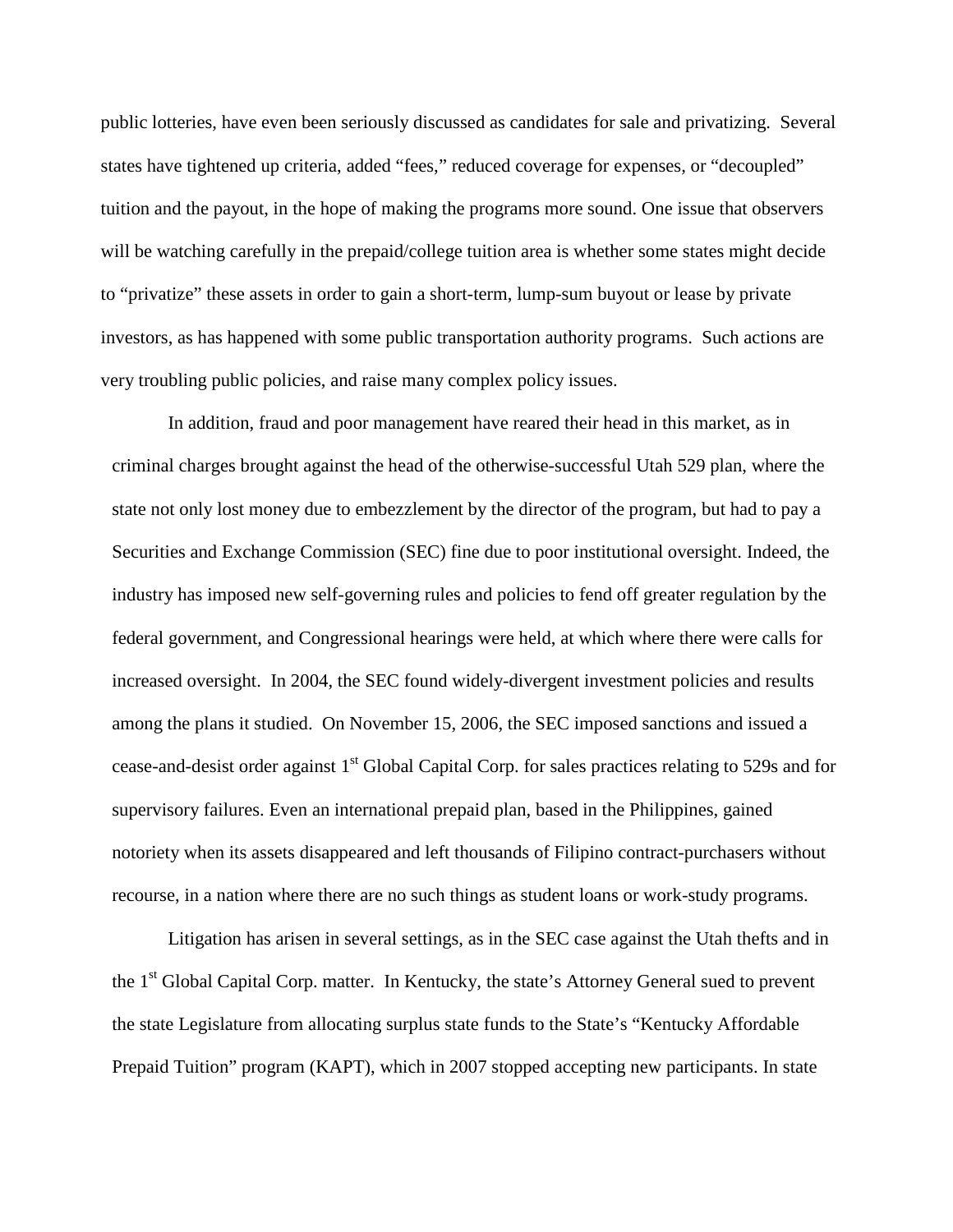court in Illinois, litigation has arisen concerning the issue of state tax deductions for nonresidents who purchase the plan for resident beneficiaries; in response, the State revamped its program in August, 2007 (H.B. 376), which removed the state tax on qualified distributions to an Illinois taxpayer from a non-Illinois 529 plan.

However, as in *Tale of Two Cities*, these have also simultaneously been the best of times for 529 plans, especially with developments at the federal level. The Deficit Reduction Act of 2005 wrote important changes in parental assets determinations for federal financial aid purposes. In the Tax Increase Prevention and Reconciliation Act, a technical loophole (in the "Kiddie Tax") reconstituted how money set aside in college-savings plans is to be counted in determining a dependent student's eligibility for need-based financial aid if the account is in the student's name. Prior to this change, beginning in 2006, contributions made to college-savings plans, even under a student's name, would act to shrink a student's financial-aid award. Most importantly, the sword of Damocles was removed from the head of 529 programs when President George W. Bush signed into law the Pension Protection Act of 2006, which removed the plans' original sunset provisions, which would have ended their life in 2010. As a result, the financial services industry has moved much more aggressively into the market, extending the reach and scope of the 529 savings plans.

| <b>State</b> | <b>Programs</b>                                 | Prepaid/<br><b>Savings</b> | <b>Start</b><br>Date | <b>Administrative Agency</b>                          |                  |
|--------------|-------------------------------------------------|----------------------------|----------------------|-------------------------------------------------------|------------------|
| Alabama      | Prepaid Affordable<br>College Tuition (PACT)    | P                          | 1990                 | Alabama State Treasurer                               | www.treasury.    |
| Alabama      | Alabama Higher<br>Education 529 Fund            | S                          | 2002                 | Alabama State Treasurer                               | www.treasury.    |
| Alaska       | University of Alaska<br>College Savings Plan    | S                          | 2001                 | University of Alaska and the Alaska Trust             | www.uacollege    |
| Alaska       | T. Rowe Price College<br>Savings Plan           | S                          | 2001                 | University of Alaska and the Alaska Trust             | www.trowepri     |
| Alaska       | Manulife College Savings                        | S                          | 2001                 | University of Alaska and the Alaska Trust             | www.manulife     |
| Arizona      | Arizona Family College<br>Savings Program (CSB) | S                          | 1999                 | The Arizona Commission for Postsecondary<br>Education | http://arizona.c |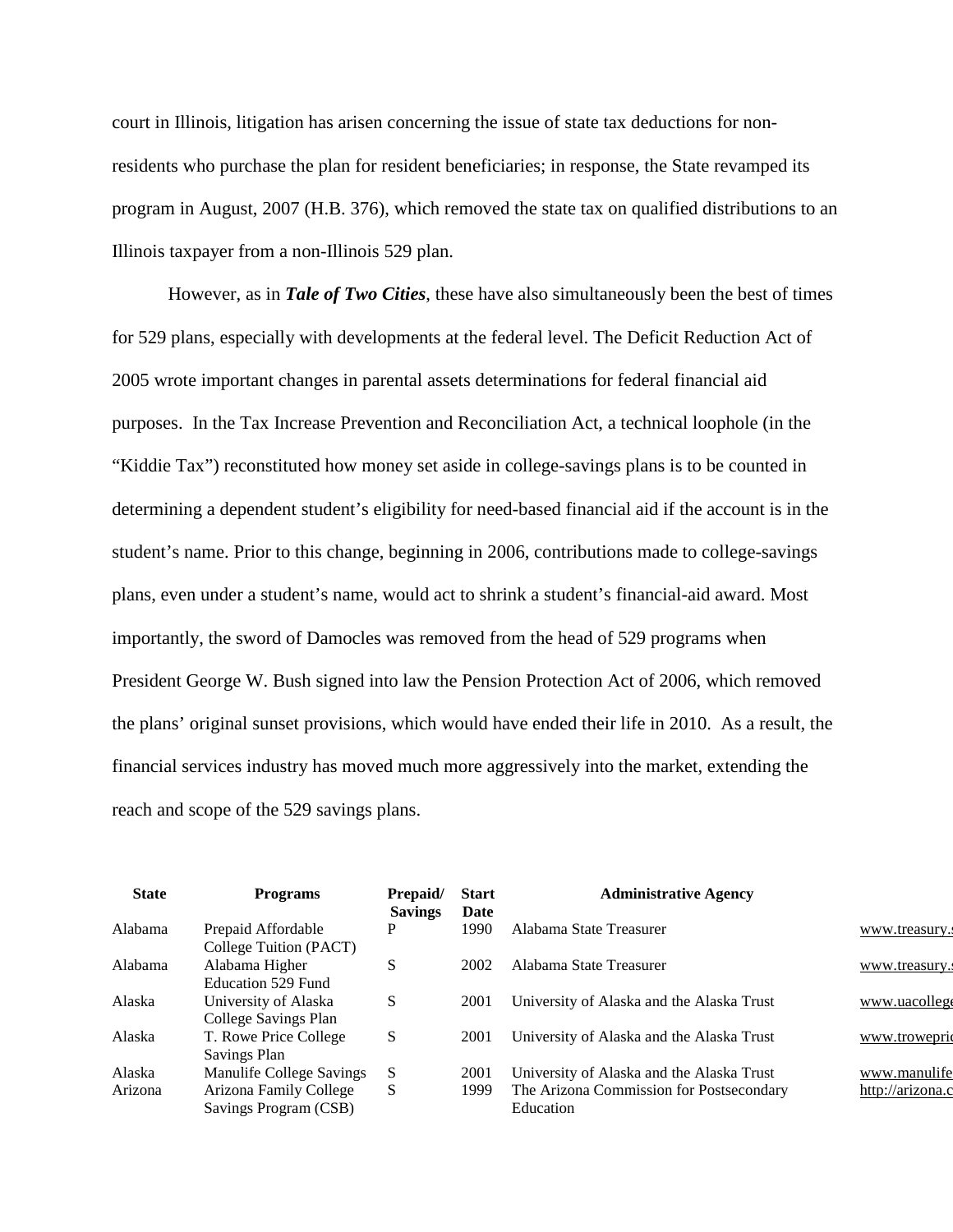| Arizona         | Arizona Family College<br>Savings Program (SMR)                                                | S           |      | 1999                              | Education                                                                                                                               | The Arizona Commission for Postsecondary       | www.smrinves                  |
|-----------------|------------------------------------------------------------------------------------------------|-------------|------|-----------------------------------|-----------------------------------------------------------------------------------------------------------------------------------------|------------------------------------------------|-------------------------------|
| Arizona         | Waddell & Reed InvestEd<br>Plan                                                                | S           |      | 2001                              | The Arizona Commission for Postsecondary<br>Education                                                                                   |                                                | www.waddell.o                 |
| Arkansas        | <b>GIFT</b> College Investing<br>Plan                                                          | S           |      | 1999                              | Arkansas Tax Deferred Tuition Savings Program<br>Investment Committee & Executive Director of the<br>Arkansas Teacher Retirement System |                                                | www.thegiftpla                |
| California      | Golden State Scholar<br><b>Share College Savings</b><br>Trust                                  | S           |      | 1999                              | ScholarShare Investment Board                                                                                                           |                                                | www.scholarsh                 |
| Colorado        | CollegeInvest-Prepaid<br><b>Tuition Fund</b>                                                   | P           |      | 1997                              | <b>State Treasurer</b>                                                                                                                  | Colorado Student Obligation Bond Authority and |                               |
| Colorado        | CollegeInvest - Scholars<br><b>Choice College Savings</b><br>Plan                              | ${\bf S}$   |      | 1999                              | <b>State Treasurer</b>                                                                                                                  | Colorado Student Obligation Bond Authority and | www.collegen<br>www.scholars- |
| Connecticut     | The Connecticut Higher<br><b>Education Trust Program</b>                                       | S           |      | 1999                              |                                                                                                                                         | The Connecticut State Treasurer                | www.aboutche                  |
| Delaware        | Delaware College<br><b>Investment Plan</b>                                                     | S           |      | 1998                              |                                                                                                                                         | Delaware College Investment Board              | www.fidelity.c                |
| Florida         | Florida Prepaid College<br>Program                                                             | P           |      | 1987                              | Florida Prepaid College Board                                                                                                           |                                                | www.floridapr                 |
| Florida         | Florida College<br><b>Investment Program</b>                                                   | S           |      | 2002                              | Florida Prepaid College Program Board                                                                                                   |                                                | www.floridapr                 |
| Georgia         | Georgia Higher Education<br>Savings Plan                                                       | S           |      | 2002                              | Georgia Office of the Treasury and Fiscal Services<br>and Georgia Higher Education Savings Plan                                         |                                                | www.gacollege                 |
| Hawaii          | Hawaii College Savings<br>Program Tuition Edge                                                 | S           |      | 2002                              |                                                                                                                                         | The Hawaii Department of Budget and Finance    | www.state.hi.u                |
| Idaho           | <b>Idaho College Savings</b><br>Program (IDeal)                                                | S           |      | 2001                              | Idaho College Savings Program Board                                                                                                     |                                                | www.idsaves.c                 |
| <b>Illinois</b> | College Illinois!                                                                              | $\mathbf P$ |      | 1998                              | Illinois Student Assistance Commission                                                                                                  |                                                | www.collegeill                |
| Illinois        | <b>Bright Start College</b><br><b>Savings Program</b>                                          | S           |      | 2000                              | Office of the State Treasurer                                                                                                           |                                                | www.brightsta                 |
| Indiana         | College Choice 529<br><b>Investment Plan</b>                                                   | S           |      | 1997                              | Indiana Education Savings Authority chaired by the<br><b>State Treasurer</b>                                                            |                                                | www.collegecl                 |
| Iowa            | <b>College Savings</b>                                                                         | S           |      | 1998                              | <b>State Treasurer</b>                                                                                                                  |                                                | www.collegesa                 |
| Kansas          | Learning Quest Education<br><b>Savings Program</b>                                             | S           |      | 2000                              | <b>Kansas State Treasurer</b>                                                                                                           |                                                | www.learningo                 |
| Kentucky        | Kentucky Education<br><b>Savings Plan Trust</b>                                                | ${\bf S}$   |      | 1990                              |                                                                                                                                         | Kentucky Higher Education Assistance Authority | www.kentucky                  |
| Kentucky        | Kentucky's<br>Affordable Prepaid<br>Tuition (KAPT)                                             | P           | 2001 |                                   | <b>KAPT</b> Board of<br>Directors & the Office<br>of the State Treasurer                                                                | www.getkapt.com                                |                               |
| Louisiana       | <b>Student Tuition</b><br>Assistance and<br><b>Revenue Trust</b><br>(START) Savings<br>Program | S           | 1997 | <b>Tuition Trust</b><br>Treasurer | Louisiana Office of<br><b>Student Financial</b><br>Assistance, Louisiana<br>Authority, and State                                        | www.osfa.state.la.us/start.htm                 |                               |
| Maine           | NextGen College<br><b>Investing Plan</b>                                                       | S           | 1999 | Treasurer                         | Finance Authority of<br>Maine and State                                                                                                 | www.nextgenplan.com                            |                               |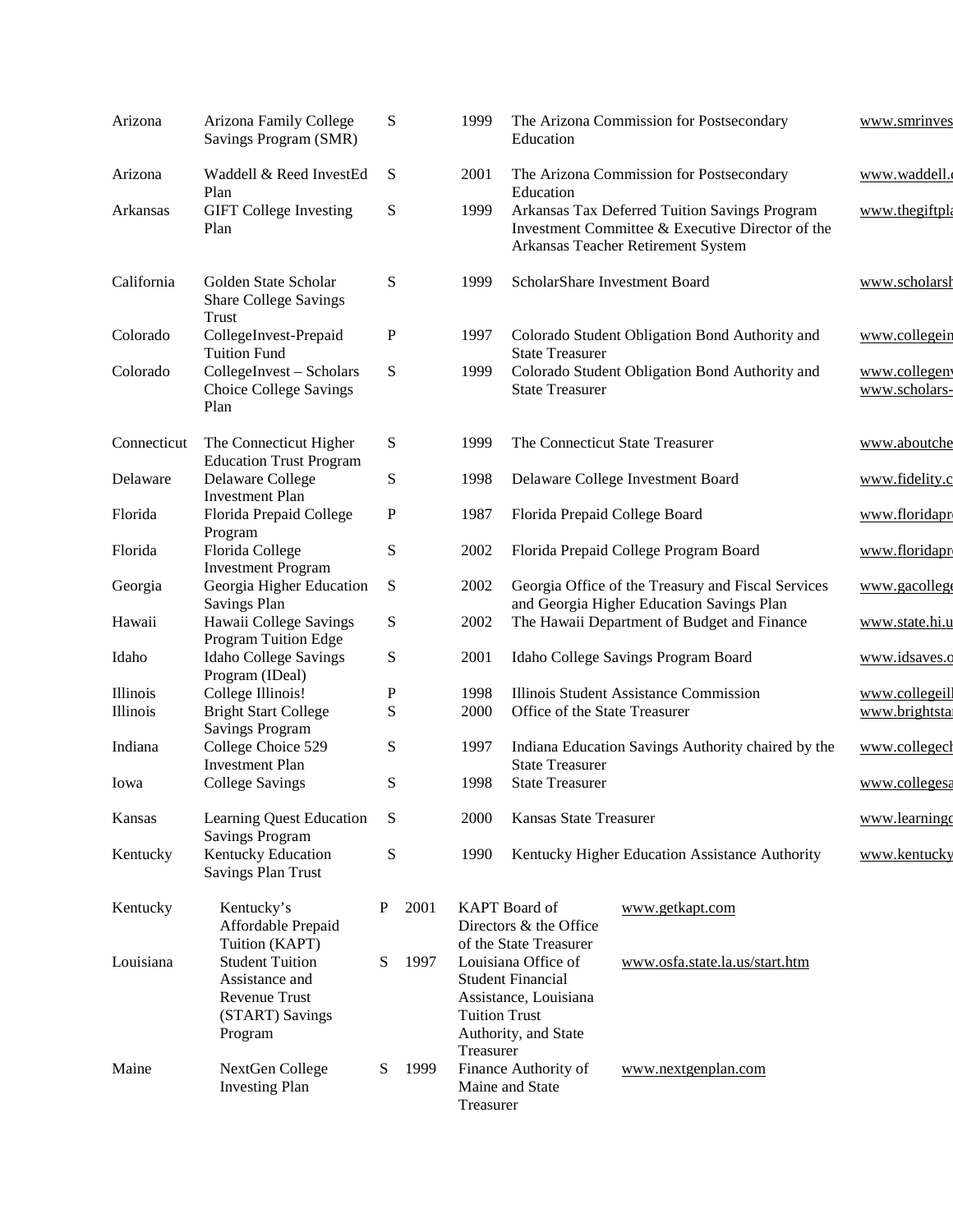| Maryland      | Maryland College<br><b>Investment Plan</b>                              | S | 2001  | Maryland Higher<br><b>Education Investment</b><br><b>Board</b>                                        | www.collegesavingsmd.org           |
|---------------|-------------------------------------------------------------------------|---|-------|-------------------------------------------------------------------------------------------------------|------------------------------------|
| Maryland      | Maryland Prepaid<br>College Trust                                       | P | 1998  | Maryland Higher<br><b>Education Investment</b><br>Board                                               | www.collegesavingsmd.org           |
| Massachusetts | U. Fund College<br><b>Investing Plan</b>                                | S | 1999  | Massachusetts<br><b>Educational Financing</b><br>Authority                                            | www.fidelity.com/ufund             |
| Massachusetts | U.Plan                                                                  | P | 1995  | Massachusetts<br><b>Educational Financing</b><br>Authority                                            | www.mefa.org.                      |
| Michigan      | Michigan Education<br>Trust                                             | P | 1988  | MET Board of<br>Directors and<br>Department of<br>Treasurer                                           | www.michigan.gov/treasury          |
| Michigan      | Michigan Education<br><b>Savings Program</b>                            | S | 2000  | Michigan Department<br>of Treasury                                                                    | www.misaves.com                    |
| Minnesota     | Minnesota College<br><b>Savings Plan</b>                                | S | 2001  | Minnesota State Board<br>of Investment and<br>Minnesota Higher<br><b>Education Services</b><br>Office | www.mnsaves.org                    |
| Mississippi   | Mississippi Prepaid<br>Affordable College<br>Tuition (MPACT)<br>Program | P | 1997  | Mississippi Treasury<br>Department                                                                    | www.treasury.state.ms.us/          |
| Mississippi   | Mississippi Affordable<br><b>College Savings</b><br>(MACS) Program      | S | 2001  | Mississippi Treasury<br>Department                                                                    | www.collegesavings.ms.com          |
| Missouri      | Missouri Saving for<br>Tuition (MO\$T)<br>Program                       | S | 1999  | Missouri Higher<br><b>Education Savings</b><br>Program Board,<br>chaired by State<br>Treasurer        | www.missourimost.org               |
| Montana       | Montana family<br><b>Education Savings</b><br>Program                   | S | 1998  | The Montana Board of<br>Regents of Higher<br>Education                                                | http://montana.collegesavings.com  |
| Nebraska      | College Savings Plan<br>of Nebraska                                     | S | 2001  | <b>State Treasurer and</b><br>Nebraska Investment<br>Council                                          | www.PlanForCollegeNow.com          |
| Nebraska      | <b>AIM College Savings</b><br>Plan                                      | S | 2001  | <b>State Treasurer and</b><br>Nebraska Investment<br>Council                                          | www.aiminvestments.com             |
| Nevada        | Nevada Prepaid<br><b>Tuition Program</b>                                | P | 1998  | Bd of Trustees of the<br>College Savings Plan<br>of Nevada and the<br>State Treasurer's<br>Office     | http://nevadatreasurer.com/prepaid |
| Nevada        | America's College<br><b>Savings Plan</b>                                | S | 2001` | Bd of Trustees of the<br>College Savings Plan<br>of Nevada chaired by<br>state treasurer              | www.americas529plan.com            |
| Nevada        | American Skandia<br><b>College Savings</b>                              | S | 2002  | <b>Bd</b> of Trustees of the<br>College Savings Plan                                                  | www.americanskandia.com            |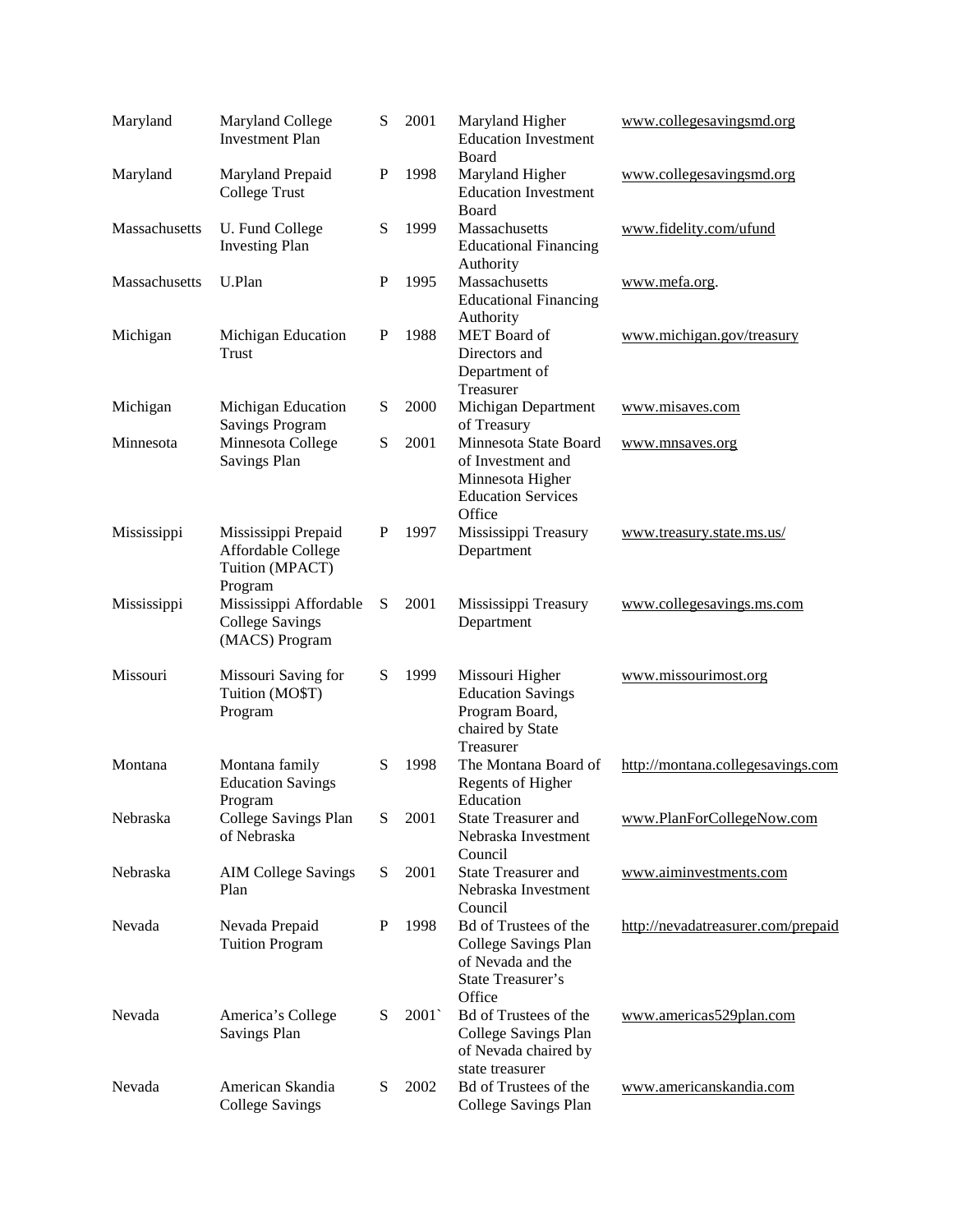|                         | Program                                                               |           |      | of Nevada chaired by<br>state treasurer                                                                                                   |                               |
|-------------------------|-----------------------------------------------------------------------|-----------|------|-------------------------------------------------------------------------------------------------------------------------------------------|-------------------------------|
| <b>New</b><br>Hampshire | <b>UNIQUE College</b><br><b>Investing Plan</b>                        | ${\bf S}$ | 1998 | <b>State Treasurer</b>                                                                                                                    | www.fidelity.com/unique       |
| <b>New</b><br>Hampshire | The Advisor College<br><b>Investing Plan</b>                          | S         | 2001 | <b>State Treasurer</b>                                                                                                                    | www.advisorxpress.com         |
| New Jersey              | New Jersey Better<br><b>Educational Savings</b><br>Trust (NJBEST)     | S         | 1998 | <b>Higher Education</b><br><b>Student Assistance</b><br>Authority & the New<br>Jersey Dep't of the<br>Treasury, Division of<br>Investment | www.hesaa.org/students/njbest |
| New Mexico              | The Education Plan's<br>Prepaid Tuition<br>Program                    | P         | 2000 | The Education Trust<br>Board of New Mexico                                                                                                | www.tepnm.com                 |
| New Mexico              | The Education Plan's<br><b>College Savings</b><br>Program             | S         | 2000 | The Education Trust<br>Board of New Mexico                                                                                                | www.theeducationplan.com      |
| New Mexico              | CollegeSense                                                          | S         | 2001 | The Education Trust<br>Board of New Mexico                                                                                                | www.collegesense.com          |
| New Mexico              | Scholar's Edge                                                        | ${\bf S}$ | 2001 | <b>Education Trust Board</b><br>of New Mexico                                                                                             | www.scholarsedge529.com       |
| New York                | New York's College<br><b>Savings Program</b>                          | ${\bf S}$ | 1998 | Office of the State<br>Comptroller and NYS<br><b>High Education</b><br>Services Corporation                                               | www.nysaves.org               |
| North<br>Carolina       | North Carolina's<br><b>National College</b><br><b>Savings Program</b> | S         | 1998 | North Carolina State<br><b>Education Assistance</b><br>Authority                                                                          | www.cfnc.org/savings          |
| North<br>Carolina       | Seligman College<br><b>Horizon Funds</b>                              | ${\bf S}$ | 2001 | North Carolina State<br><b>Education Assistance</b><br>Authority                                                                          | www.seligman529.com           |
| North Dakota            | College Save                                                          | S         | 2001 | <b>Bank of North Dakota</b>                                                                                                               | www.collegesave4u.com         |
| Ohio                    | CollegeAdvantage<br><b>Savings Plan</b>                               | S         | 1989 | <b>Ohio Tuition Trust</b><br>Authority                                                                                                    | www.collegeadvantage.com      |
| Ohio                    | Putnam<br>CollegeAdvantage<br><b>Savings Plan</b>                     | S         | 2000 | <b>Ohio Tuition Trust</b><br>Authority                                                                                                    | www.putnaminvestments.com     |
| Oklahoma                | Oklahoma College<br><b>Savings Plan</b>                               | S         | 2000 | Board of Trustees,<br>Chaired by State<br>Treasurer                                                                                       | www.ok4saving.org             |
| Oregon                  | Oregon College<br><b>Savings Plan</b>                                 | ${\bf S}$ | 2001 | Oregon Qualified<br>Tuition Savings Board,<br>chaired by State<br>Treasurer                                                               | www.oregoncollegesavings.com  |
| Pennsylvania            | <b>Tuition Account</b><br><b>Guaranteed Savings</b><br>Program (TAP)  | S         | 1993 | Pennsylvania State<br>Treasury                                                                                                            | www.patap.org                 |
| Rhode Island            | CollegeBound Fund                                                     | S         | 1998 | Rhone Island Higher<br><b>Education Assistance</b><br>Authority and the State<br>Investment<br>Commission                                 | www.collegeboundfund.com      |
| South                   | South Carolina                                                        | P         | 1998 | <b>State Treasurer</b>                                                                                                                    | www.scgrad.org                |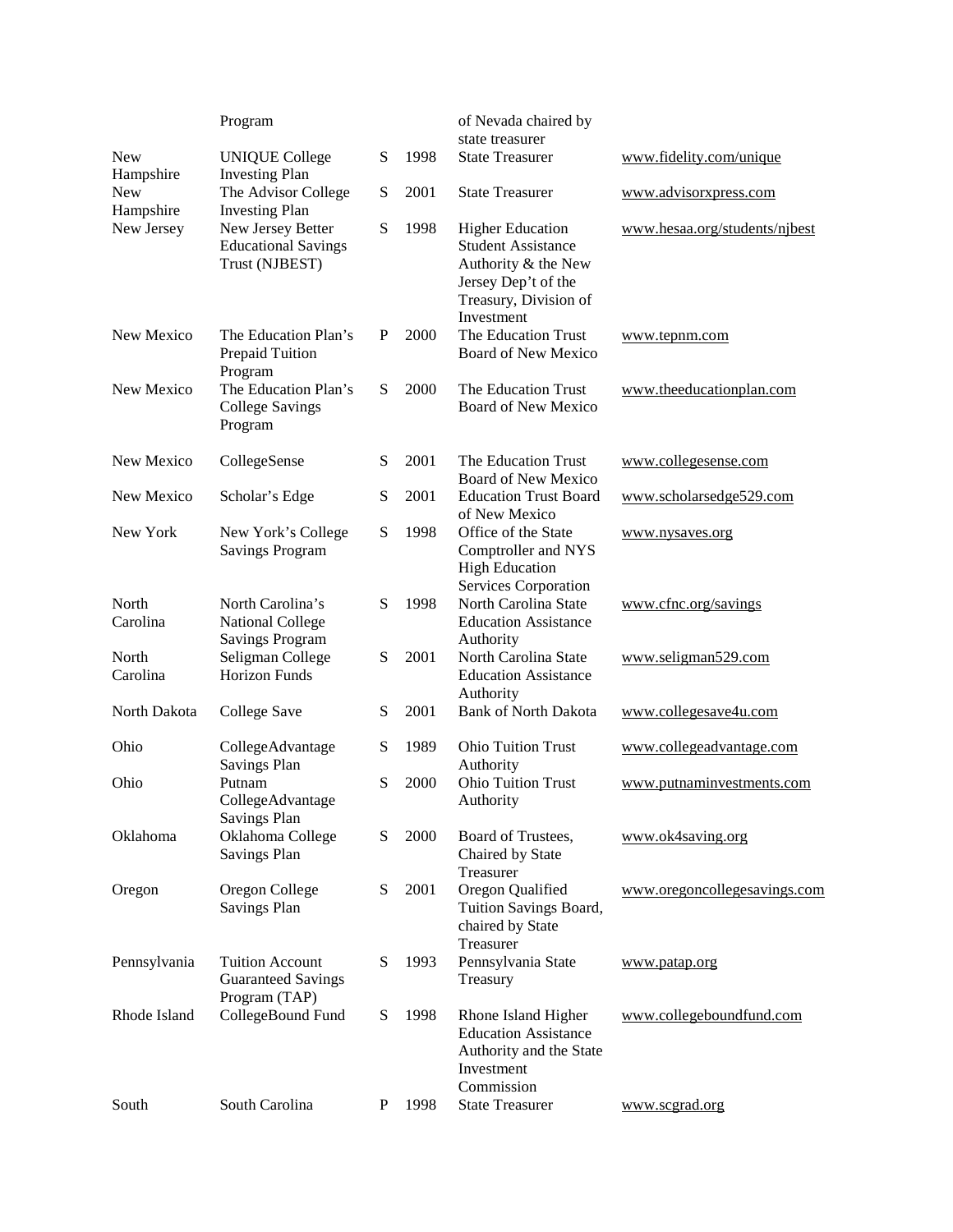| Carolina                   | <b>Tuition Prepayment</b>                                      |             |              |                                                                                                                                                                 |                                      |
|----------------------------|----------------------------------------------------------------|-------------|--------------|-----------------------------------------------------------------------------------------------------------------------------------------------------------------|--------------------------------------|
|                            | Program (SCTPP)                                                |             |              |                                                                                                                                                                 |                                      |
| South                      | FUTUREScholar 529                                              | S           | 2002         | Office of State                                                                                                                                                 | www.futurescholar.com                |
| Carolina                   | College Savings Plan                                           |             |              | Treasurer                                                                                                                                                       |                                      |
| South Dakota               | CollegeAccess                                                  | ${\bf S}$   | 2002         | South Dakota<br><b>Investment Council</b>                                                                                                                       | www.collegeaccess529.com             |
| Tennessee                  | Tennessee's BEST                                               | $\mathbf P$ | 1997         | <b>Treasury Department</b>                                                                                                                                      | www.treasury.state.tn.us/best.htm    |
|                            | Prepaid College<br><b>Tuition Plan</b>                         |             |              | and 9 member Board<br>chaired by State<br>Treasurer                                                                                                             |                                      |
| Tennessee                  | Tennessee's BEST<br>Savings Plan                               | S           | 2000         | Tennessee's<br>Baccalaureate<br><b>Education System</b><br><b>Trust and State</b>                                                                               | www.tnbest.org                       |
| Texas                      | <b>Texas Tomorrow</b><br>Fund                                  | P           | 1996         | Treasurer<br>State Comptroller's<br>Office and the Texas<br>Prepaid Higher<br><b>Education Tuition</b>                                                          | www.texastomorrowfunds.org           |
| Texas                      | Tomorrow's College<br><b>Investment Plan</b>                   | S           | 2002         | Board<br>Texas Prepaid Higher<br><b>Education Tuition</b><br>Board                                                                                              | www.enterprise529.com                |
| Utah                       | <b>Utah Educational</b><br><b>Savings Plan Trust</b><br>(UESP) | S           | 1997         | <b>Utah Higher Education</b><br><b>Assistance Authority</b><br>and State Treasurer                                                                              | www.uesp.org                         |
| Vermont                    | Vermont Higher<br><b>Education Investment</b><br>Plan          | ${\bf S}$   | 1999         | Vermont Student<br><b>Assistance Corporation</b>                                                                                                                | www.vsac.org                         |
| Virginia                   | Virginia Prepaid<br><b>Education Program</b>                   | P           | 1996         | Virginia College<br>Savings Plan Board<br>and its Executive<br>Director                                                                                         | www.virginia529.com                  |
| Virginia                   | Virginia Education<br>Savings<br>Trust (VEST)                  | S           | 1999         | Virginia College<br>Savings Plan Board<br>and its Executive<br>Director                                                                                         | www.virginia529.com                  |
| Virginia                   | CollegeAmerica                                                 | S           | 2002         | Virginia College<br>Savings Plan Board<br>and its Executive<br>Director                                                                                         | www.americanfunds.com                |
| Washington                 | <b>Guaranteed Education</b><br>Tuition (GET)                   | P           | 1998         | <b>Washington State</b><br><b>Higher Education</b><br>Coordinating Board                                                                                        | www.get.wa.gov                       |
| West Virginia              | West Virginia Prepaid<br>College Plan                          | P           | 1998         | State Treasurer's<br>Office under the<br>authority of the West<br>Virginia College<br>Prepaid Tuition and<br><b>Savings Program</b><br><b>Board of Trustees</b> | www.wytreasury.com                   |
| West Virginia<br>Wisconsin | SMART 529<br><b>EdVest College</b><br><b>Savings Program</b>   | S<br>S      | 2002<br>1997 | Treasurer's Office<br>Wisconsin College<br><b>Savings Program</b><br>Board and the Office<br>of the State Treasurer                                             | www.wytreasury.com<br>www.edvest.com |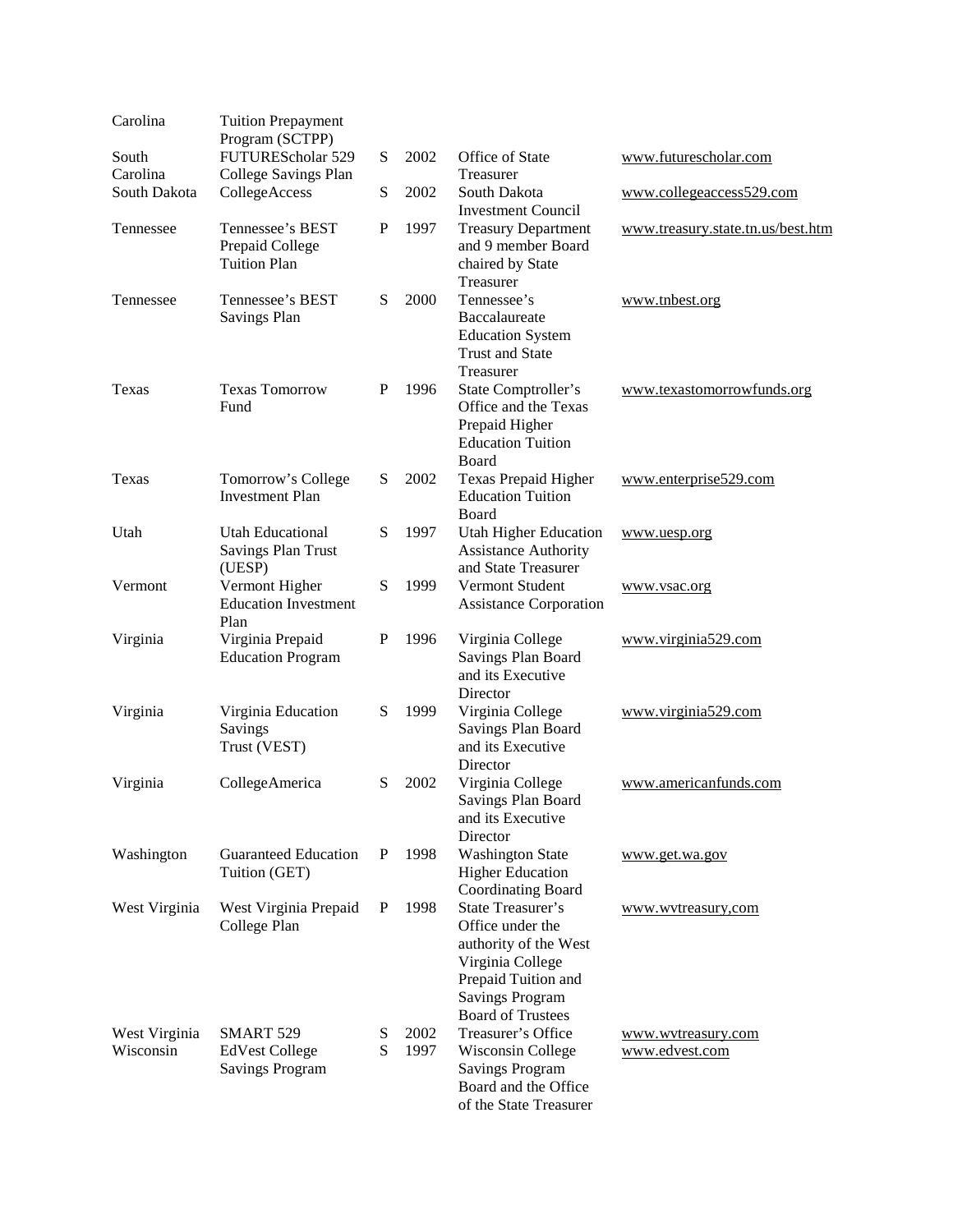| Wisconsin | Tomorrow's Scholar          | S. | 2001   | Wisconsin College<br><b>Savings Program</b><br>Board and the Office | www.tomorrowsscholar.com       |
|-----------|-----------------------------|----|--------|---------------------------------------------------------------------|--------------------------------|
| Wyoming   | College Achievement<br>Plan |    | S 2000 | of the State Treasurer<br><b>State Treasurer</b>                    | www.collegeachievementplan.com |

Deficit Reduction Act of 2004, Pub. L. 109-171, 129 Stat. 4 (2006)

Pension Protection Act of 2006, Pub. L. 109-280, 120 Stat. 780 (2006)

Tax Increase Prevention and Reconciliation Act of 2005, Pub. L. 109-222, 120 Stat. 345 (enacted 2006)

Crenshaw, A.B. (2004, March 21). Tax-Free, Max-Fee College Savings. *The Washington Post*, p. F4.

Kim, J.J. (2004, July 12.) Director of 529 Plan Is Dismissed. *Wall Street Journal,* p. C15.

Kim, J.J. (2004, August 11). Utah Says More College-Plan Funds Are Missing. *Wall Street Journal*, p. D2.

Fischer, K. (2005, September 9). States Rethink Popular Aid Plans. *The Chronicle of Higher Education*, p. A21.

Hughes, S. (2005, August 5). Utah 529 Plan Settles SEC Charges. *Wall Street Journal*, p. A1.

Speckman, S. (2005, August 5). SEC is suing fired chief of Educational Savings Plan. *Deseret Morning News*, p. A1.

Fain, P. (2006, December 15). Senate Panel Discusses Combining Tuition Tax Credits and Student Aid, *The Chronicle of Higher Education*, p. 22.

Fischer, K. (2006, June 23). Loophole Found in Law on College-Savings Plans. *The Chronicle of Higher Education*, p. A23.

Pethokouis, J. (2006, September 17). A College Savings Plan with One Less Worry, *The New York Times*, p. B45.

Dale, A. (2007, June 16). Kiddie Tax Hits College, Law That Shuts a Loophole Spurs Shift to 529 Plans. *The Wall Street Journal*, p. B2.

Fain, P. College-Savings Plans Would Gain Tax Benefit in President's Budget Plan. *The Chronicle of Higher Education*, February 8, 2007, at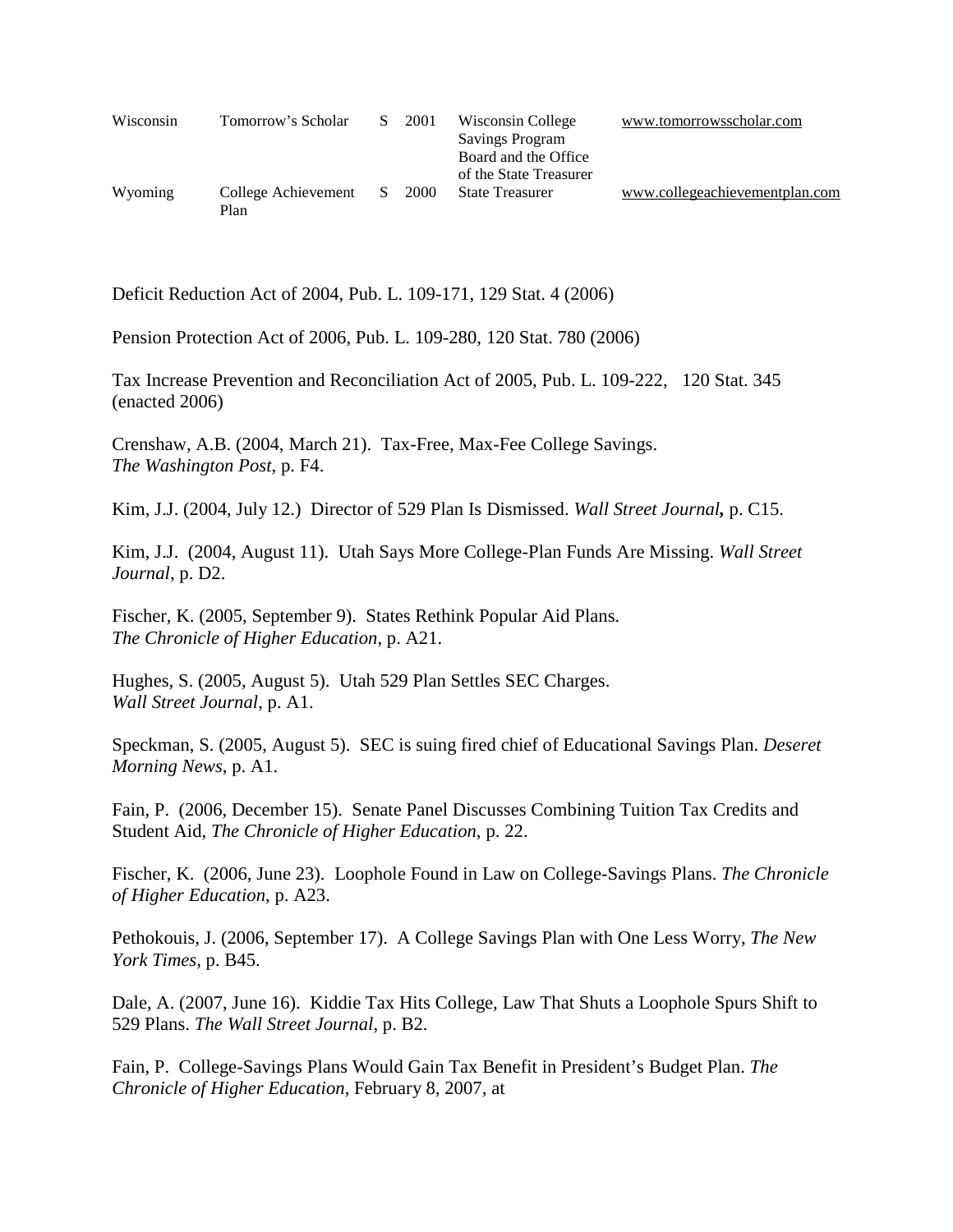<http://chronicle.com/daily/2007/02/2007020807n.htm> [These plans are also outlined at [http://www.treas.gov/offices/tax-policy/library/bluebk07.pdf,](http://www.treas.gov/offices/tax-policy/library/bluebk07.pdf) "General Explanations of the Administration's Fiscal Year 2008 Revenue Proposals" (at pp. 42-43) [February 2007].

Rosen, J.M. (2007, February 11). Your Taxes: Tax Tips, Bright Spots in a Forest of Rules, *The New York Times*, p. B12.

Bullard, Mercer. (2006). "The Visible Hand in Government-Sponsored Financial Services: Why States Should Not Be Allowed to Offer 529 Plans." *University of Cincinnati Law Review,* Vol. 74, 1265-1301.

Burman, L.E., Maag, E., Orszag, P., Rohaly, J. and O'Hare, J. "The Distributional Consequences of Federal Assistance for Higher Education: Intersection of Tax and Spending Programs." Discussion Paper No. 26, D.C.: Urban-Brookings Tax Policy at <http://www.taxpolicycenter.org/publications/url.cfm?ID=311453>

Hurley, J. (2010). *The Best Way to Save for College, A Complete Guide to 529 Plans***.** (2010 ed.) Pittsford, NY: Savingforcollege.com, LLC.

Olivas, M.A. (2003). "State College Savings and Prepaid Tuition Plans: A Reappraisal and Review." *Journal of Law & Education*, Vol. 32 (October, 2003), 475-514. [this update covers developments since this article appeared in print]

Overland, M.A. (2006, March 3). Education Bailout Makes for Strange Bedfellows, *The Chronicle of Higher Education*, p. A42.

Overland, M.A. (2006, March 3). Shattered Dreams in the Philippines, Collapse of Educationsavings Plans Leaves Nearly a Million Students Unable to Pay for College, *The Chronicle of Higher Education*, p. A40.

U.S. House Committee on Financial Services, Subcommittee on Capital Markets, Insurance and Government-Sponsored Enterprises, June 2, 2004 ("Investing for the Future: 529 State Tuition Savings Plans").

Municipal Securities Rulemaking Board rulings concerning 529 Plans (2006): Disclosure Requirement Relating to Maximum Sales Loads; Advertising Amendments and Interpretations; Pending Advertisement Rule Filing, at<http://www.msrb.org/msrb1/mfs/default.asp>

Multiple Tax Preferences and Title IV Student Aid Programs Create a Complex Education Financing Environment, Testimony by GAO Acting Director George A. Scott, Before the Committee on Finance, U.S. Senate, December 5, 2006 (GAO-07-262T), at <http://www.senate.gov/~finance/sitepages/hearing120506.htm>

General Explanations of the Administration's Fiscal Year 2008 Revenue Proposals (at pp. 42- 43), February 2007, at<http://www.treas.gov/offices/tax-policy/library/bluebk07.pdf>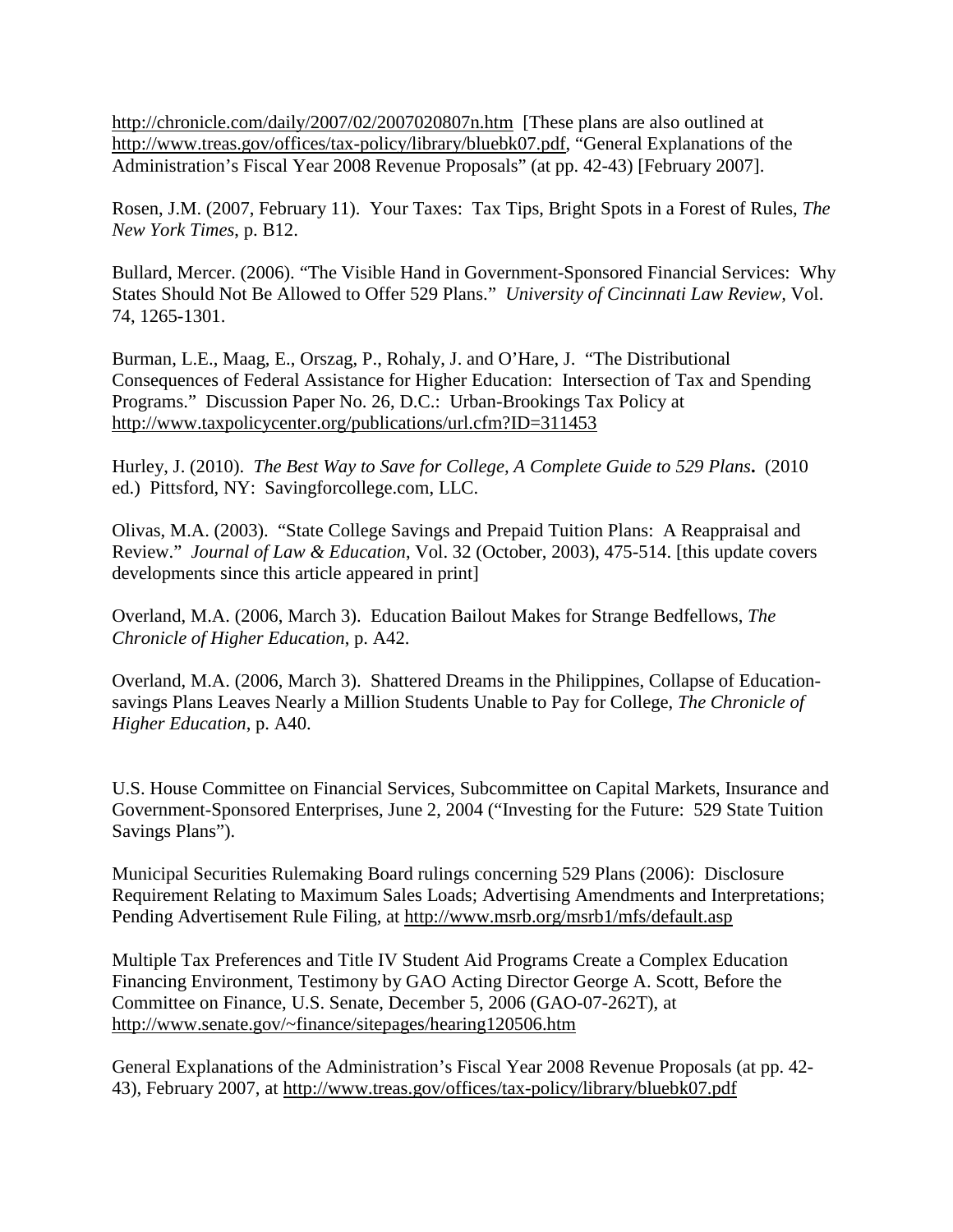#### A. Developments in individual states:

In a certain (and sad) sense, the developments in the individual states show the institutionalization of 529 plans: widespread acceptance, news about their shortfalls, commercial exploitation, and even scandals all show the extent to which the plans have been accepted into the financial system. Financial scandals with elected and appointed officials surfaced and involved 529 plans in Utah, Nevada, and New Mexico. Utah settled with SEC investigators after an investment fraud scandal, and the lieutenant governor of Nevada was accused of being implicated in problems with that state's program, ones that arose when he had been state treasurer, with responsibility for the 529 plans. The charges were later dropped, and he is a candidate for governor in Fall, 2010. In other states, investigations have followed the major losses that occurred to state funds during the financial crises of 2008 to the present.

Every Spring, a widely-read Morningstar rating study ranks the various state plans, which draws attention to the overall performance of the programs, and which causes several states to try and shore up their weak plans, such as Ohio, New Mexico, Alabama, and Texas have done in recent years. Texas even allowed worried investor-parents to pull out of their contracts, and more than 7,000 did so, further plunging the 529 program into a weakened state. Improved performance of the stock markets and improved financial investments have partially improved the situation for many of the plans, but full restoration will be long in coming, and public confidence in the programs has waned. These complex investments are not always understood by purchasers, and they are genuinely complicated. In 2009, as one example, Ohio's portfolio had both the best-performing (OTTA) and an option among the worst-performing for the year (the broker-sold Putnam CollegeAdvantage@ funds).

Several states have sued individual funds, charging fraud, mismanagement, bribery, and other theories to account for the poor performance of investments. One such multi-state action was undertaken by Oregon and other states against Oppenheimer, while in New Mexico (one of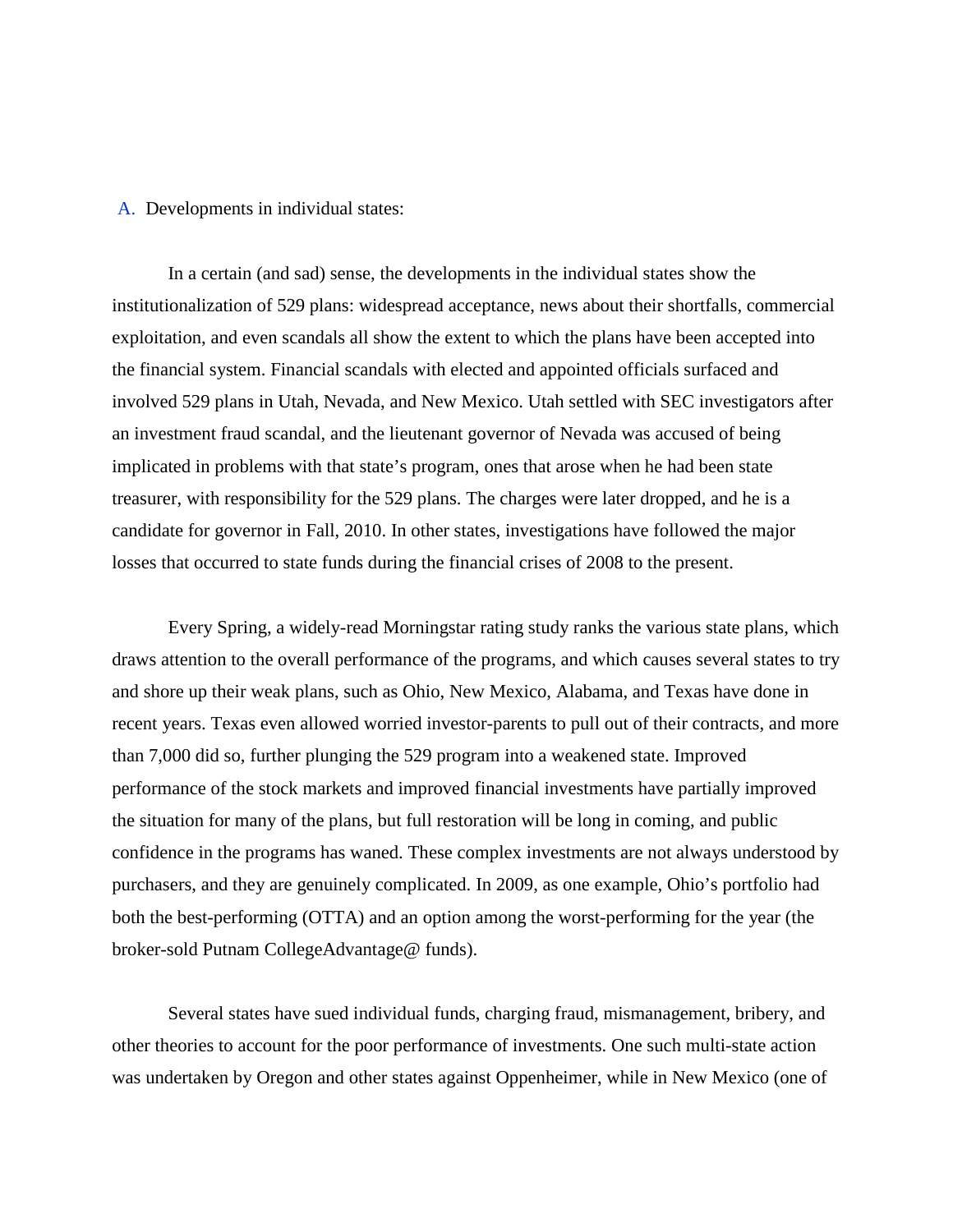the co-plaintiffs in the Oregon suit), the 529 program was the defendant against a group of parent-contract holders. Other states have brought actions, where the defendant investment brokers settled, as in Alabama, where J.P. Morgan settled charges.

| The Best 529 College-Savings Plans (2009)  |                           |
|--------------------------------------------|---------------------------|
| <b>Best 529 College-Savings Plans</b>      |                           |
| Ohio CollegeAdvantage                      | <b>Ohio Tuition Trust</b> |
|                                            | Authority                 |
| Indiana CollegeChoice 529 Direct           | Upromise                  |
| Savings Plan                               | Investments               |
| <b>Utah Educational Savings Plan Trust</b> | <b>UESP</b> Trust         |
| Virginia Education Savings Trust           | Virginia College          |
|                                            | Savings Plan Board        |
| Virginia CollegeAmerica 529 Savings        |                           |
| Plan*                                      | <b>American Funds</b>     |
| *Broker-sold                               |                           |

(Morningstar, 2009)

## **The Worst 529 College-Savings Plans (2009)**

# **Worst 529 College-Savings Plans**

| Nebraska State Farm College    |                           |
|--------------------------------|---------------------------|
| Savings Plan*                  | <b>OppenheimerFunds</b>   |
| New Jersey Best 529 College    |                           |
| Savings Plan                   | <b>Franklin Templeton</b> |
| Montana Pacific Life Funds 529 |                           |
| College Savings Plan           | Pacific Life Funds        |
| Ohio Putnam CollegeAdvantage*  | Putnam                    |
| Nebraska AIM College Savings   | Invesco Aim Capital       |
| $Plan*$                        | Management                |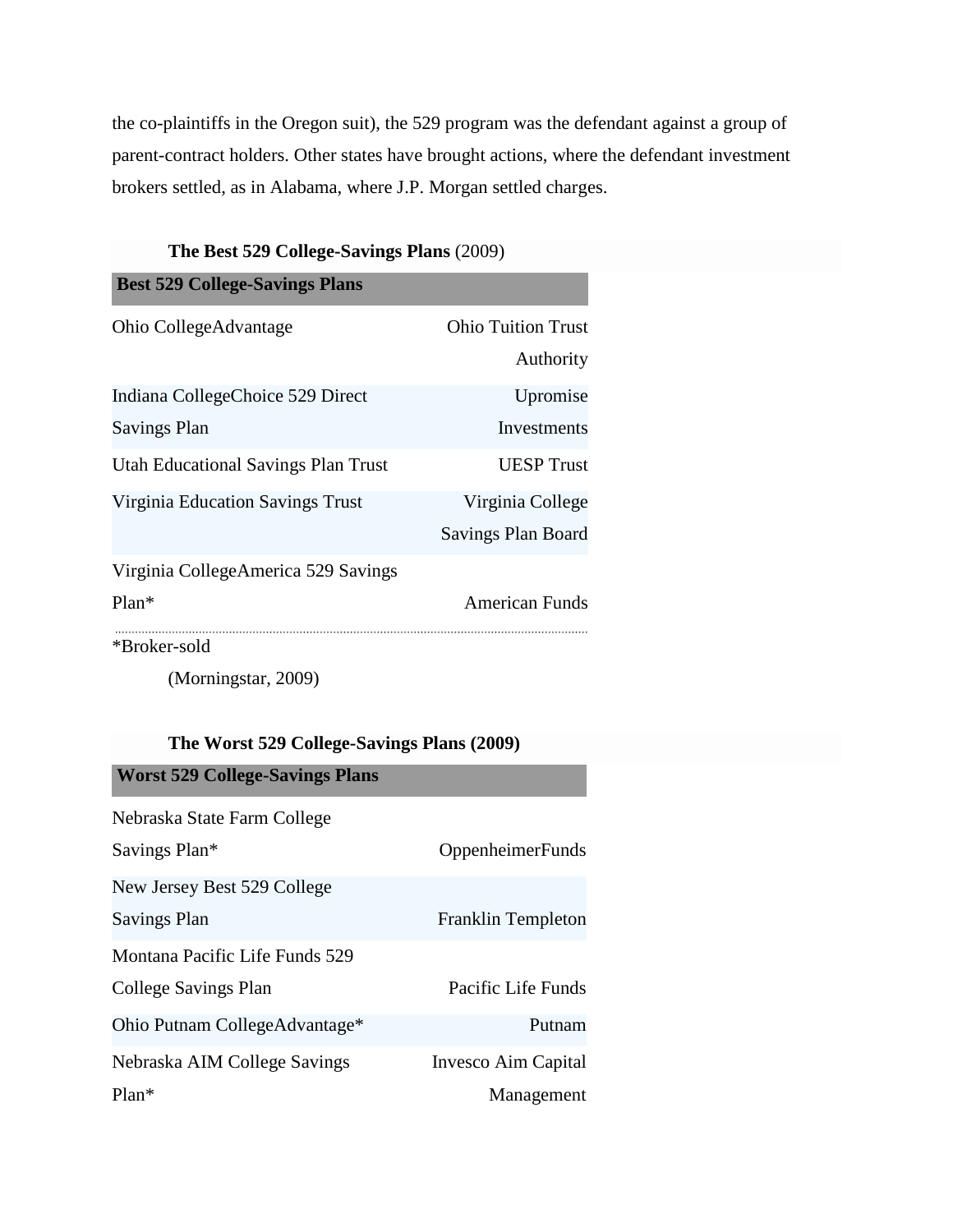(Morningstar, 2009)

Sandra Block, Utah's 529 College Plan Settles with SEC, USA Today, August 5, 2005, at 1B (UT)

Stephen Speckman, SEC is suing fired chief of Educational Savings Plan, Deseret Morning News, August 5, 2005, at p. A1 (UT)

Wyoming ending college plan, July, 2006, Billings Gazette, July 12, 2006, available at: <http://www.billingsgazette.net/articles/2006/07/12/news/wyoming/47-plan.txt> (WY)

Lori Pizzani, Illinois lawsuit challenges 529 plan tax incentives, Employee Benefit News, December 1, 2007, available at: [http://www.benefitnews.com](http://www.benefitnews.com/) (IL)

Eric Torbenson and Pamela Yip, Tuition Plan Flunked, Texas' 529 College Savings Program Ranked at the Bottom of Its Class, Dallas Morning News, February 21, 2008, 1D (TX)

Chris Blank, Mo. Lawmakers Pass College Savings Tax Break, May 8, 2008, STATE AND REGIONAL 1 (MO)

Jeannie Kever, Prepaid College Tuition Returns to Texas, Houston Chronicle, September 10, 2008, B1, B5 (TX)

Pamela Yip, On Course for College; New Prepaid Tuition Fund Helps Ease Costs for Texans, Dallas Morning News, October 13, 2008, D1 (TX)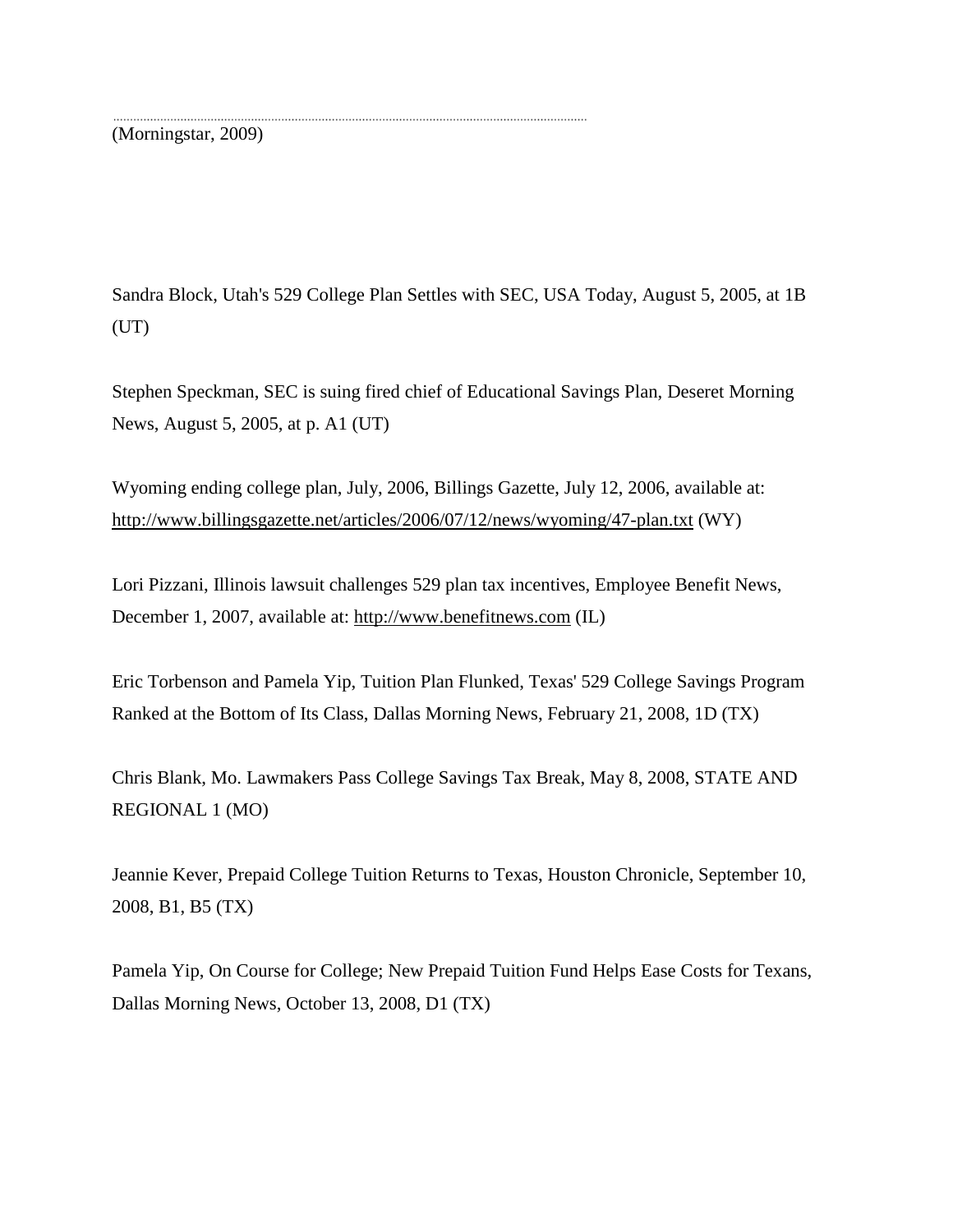Kathleen Hennessey and Brendan Riley, Nev.'s Lieutenant Gov. Indicted Over College Fund, Houston Chronicle, December 3, 2008, available at: <http://www.chron.com/disp/story.mpl/ap/nation/6145588.html> (NV)

Francis McCabe and Benjamin Spi, Krolicki felony charges dropped, Las Vegas Review-Journal, December 8, 2009, 1A (NV)

Adrienne Packer, Krolicki survives dropped accusations, wins primary, Las Vegas Review-Journal, June 9, 2010, 3B (NV)

Jeannie Kever, Market crisis thwarts paid tuition plans, \$206 million shortfall in Texas Tomorrow fund, Houston Chronicle, March 11, 2009, B3 (TX)

Winthrop Quigley, College Savings Fund Tanks, Albuquerque Journal, January 11, 2009 A1, A4 (NM)

Teresa Carson, Oregon Sues Oppenheimer Over College Fund Losses, Reuters.com, April 13, 2009, available at:

<http://uk.reuters.com/article/marketsNewsUS/idUKN1339095220090413> (OR)

John Sena, N.M. joins probe of college-fund managers; Families' steep losses of tuition cash prompt several states to investigate firm, New Mexican, April 13, 2009, A1, A6 (NM)

Pamela Yip, Parents, know what 529 college plans are investing in, Dallas Morning News, May 2, 2009, D1 (TX)

Brent Hunsberger, 529 College Plan Battered But Still a 'No-brainer,' The Oregonian, May 09, 2009, available at: [http://blog.oregonlive.com/finance/2009/05/529\\_college\\_plan\\_battered\\_but.html](http://blog.oregonlive.com/finance/2009/05/529_college_plan_battered_but.html) (OR)

R.G. Ratcliffe, Taxpayers to Foot Bill for Tuition, Houston Chronicle, July 31, 2009, A1 (TX)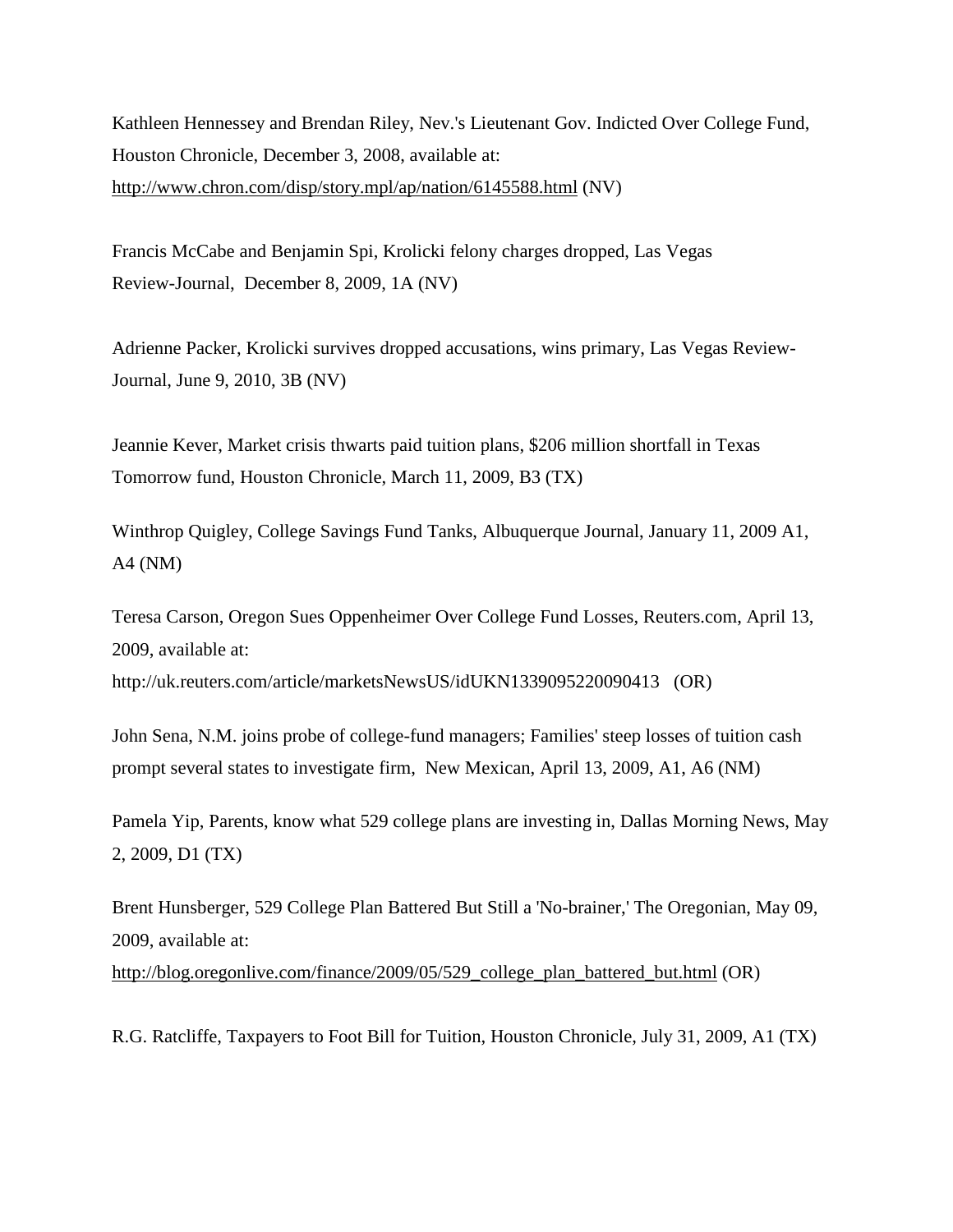Jim Scarantino, State Acts to Fix Problems With College Savings Plan, Albuquerque Journal, June 25, 2009, A7 (NM)

Jim Scarantino, Let New Mexicans Make the Call on Investments, Albuquerque Journal, July 9, 2009, available at:

[http://www.abqjournal.com/opinion/guest\\_columns/092210312619opinionguestcolumns07-09-](http://www.abqjournal.com/opinion/guest_columns/092210312619opinionguestcolumns07-09-09.htm) [09.htm](http://www.abqjournal.com/opinion/guest_columns/092210312619opinionguestcolumns07-09-09.htm) (NM)

Tom Sharpe, Suit Filed Against State's 529 plans: Class-action complaint says conservative college-savings portfolio mismanaged, New Mexican, June 28, 2009, A1, A6 (NM)

Terrence Stutz, Texas College Tuition Plan to Limit Refunds, Dallas Morning News, September 3, 2009, available at:

[http://www.dallasnews.com/sharedcontent/dws/dn/education/stories/090309dntextomorrow](http://www.dallasnews.com/sharedcontent/dws/dn/education/stories/090309dntextomorrow%09fund.3d3f681.html) [fund.3d3f681.html](http://www.dallasnews.com/sharedcontent/dws/dn/education/stories/090309dntextomorrow%09fund.3d3f681.html) (TX)

Winthrop Quigley, State Wants 529 Suit Tossed, Plaintiffs Claim Risky Investments Lost \$100M From College Plans, Albuquerque Journal, September 21, 2009, Business Outlook 1 (NM)

Steve Terrell, State Moves to Audit Funds, New Mexican, May 7, 2009, A1 (NM)

Pamela Yip, Parents face decision as change in Texas prepaid college tuition policy looms, Dallas Morning News, October 19, 2009, available at: [http://www.dallasnews.com/sharedcontent/dws/bus/personalfinance/stories/101909dnbusperfi.3c](http://www.dallasnews.com/sharedcontent/dws/bus/personalfinance/stories/101909dnbusperfi.3cf4627.html) [f4627.html](http://www.dallasnews.com/sharedcontent/dws/bus/personalfinance/stories/101909dnbusperfi.3cf4627.html) (TX)

Jeannie Kever, Legislator asks AG for answers on tuition plan; He seeks an opinion on state cutting payout to some who prepaid, Houston Chronicle, October 25, 2009, B2 (TX)

Gary Scharrer, Tuition Refund Plan Reinstated, San Antonio Express-News, November 6, 2009, 1B (TX)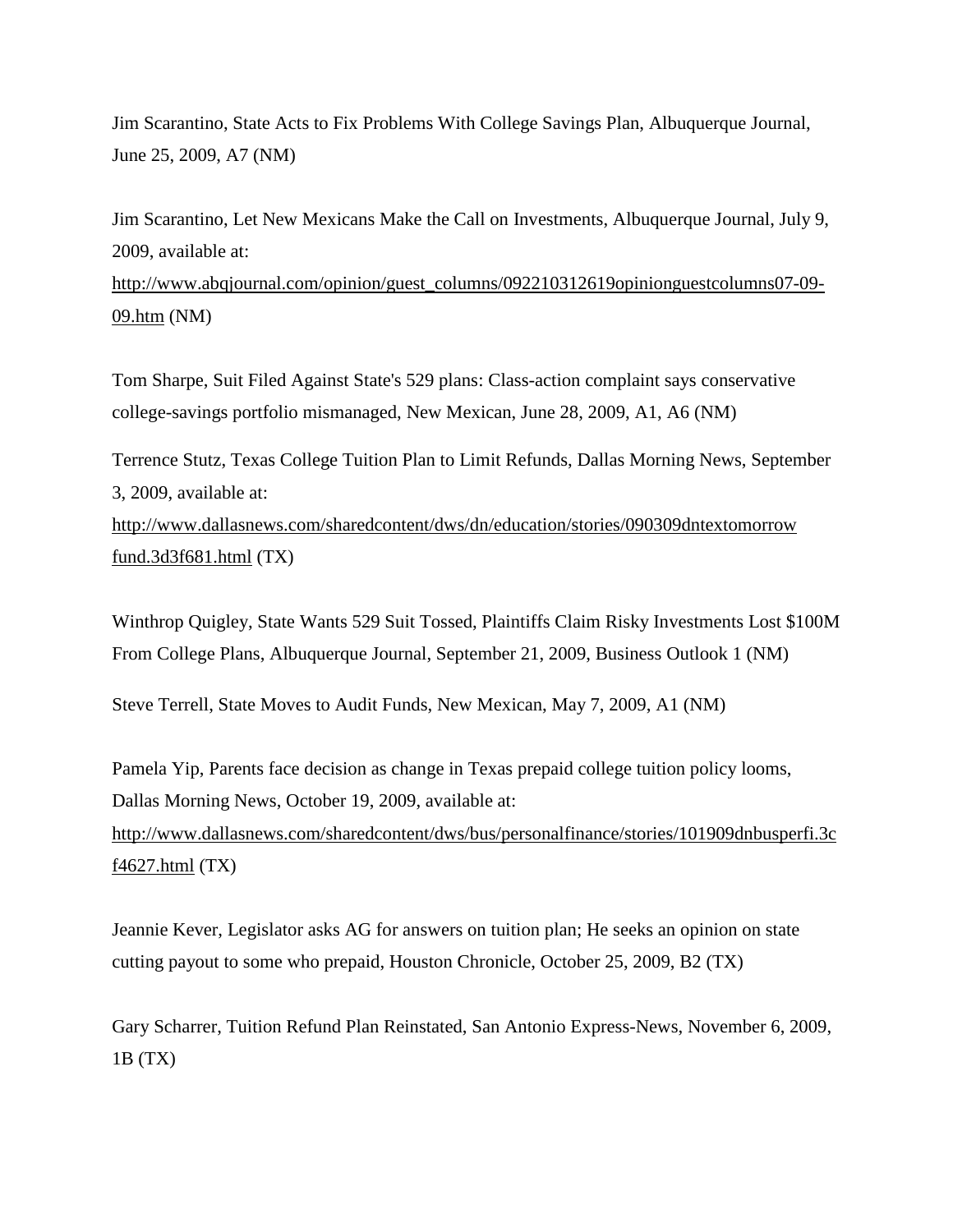Mary Williams Walsh, J.P. Morgan Settles Alabama Bribery Case, NY Times, November 5, 2009, B1, 6 (AL)

Loren Steffy, A Guarantee That's Guaranteed to Need a Bailout, Houston Chronicle, November 29, 2009, D1, 2 (TX)

Kate Nash, State's investment funds on rebound; Performance rate tops 17 percent, but has a long way to go to recoup losses, New Mexican, December 28, 2009, A1, A8 (NM)

Mike Gallagher, Plaintiffs: State Investment Losses \$288M, Albuquerque Journal, March 10, 2010, C1 (NM)

Associated Press, 7,000 drop Texas prepaid tuition plan since August, Hous. Chron., Dec. 12, 2009, at B2, available at: <http://www.chron.com/disp/story.mpl/metropolitan/6765042.html> (TX)

Associated Press, Alabama prepaid college tuition program running out of money, say officials, March 16, 2010, available at:

[http://blog.al.com/live/2010/03/alabamas\\_prepaid\\_college\\_tuiti\\_1.html](http://blog.al.com/live/2010/03/alabamas_prepaid_college_tuiti_1.html) (AL)

## B. General 529 articles

In addition to the many stories about developments in individual states, the general financial literature and the research policy literature have generated many dozens of articles and reports on the fiscal, administrative, and tax implications of 529 program, both on the prepaid plans and the more widespread college tuition savings plans. The federal government has issued several studies and maintains websites with the tax features of the various plans: <http://www.irs.gov/newsroom/article/0,,id=213043,00.html> (529 Plans: Questions and Answers) <http://www.irs.gov/pub/irs-pdf/p950.pdf> (Introduction to Estate and Gift Taxes).

As in the individual state actions that challenged the practices of investment funds or sued for poor performance, the general practices of investment funds and state agencies have been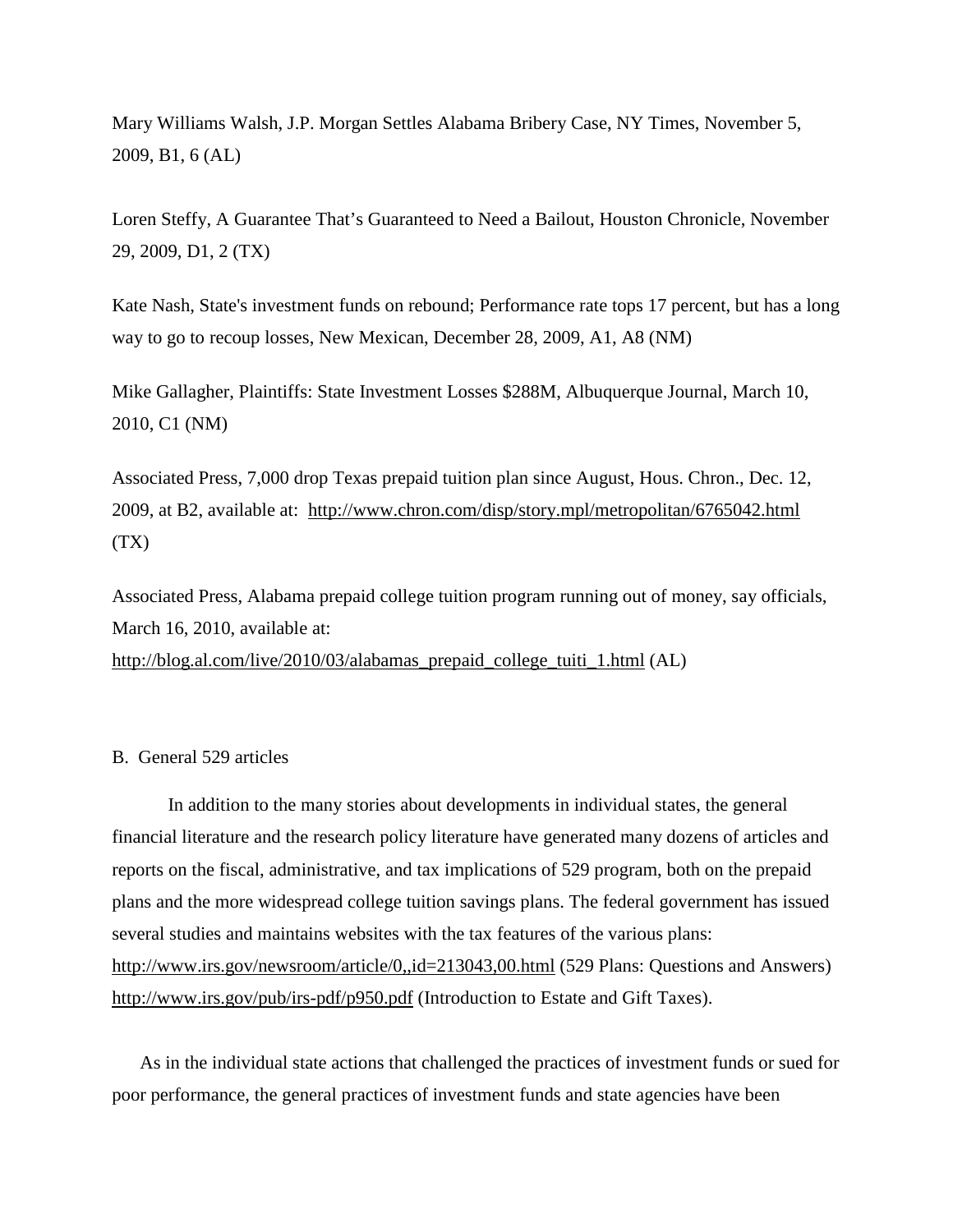challenged, as Ohio's fundamental challenge to the way that ratings agencies operated. Investors, including public fund managers, have gone to court to recover billions of dollars from worthless or low-grade bonds on which the rating agencies had conferred their highest grades; in July, 2009, the country's largest pension fund (the California Public Employees Retirement System) filed a lawsuit in California state courts, claiming that ''wildly inaccurate ratings'' caused nearly \$1 billion in losses. In November, 2009, Ohio sued Moody's Investors Service, Standard & Poor's and Fitch, claiming that the rating services (which account for analyzing and rating over three quarters of the U.S. credit market) had cost state retirement and pension funds almost one half billion dollars by approving high-risk Wall Street securities that were improperly rated by flawed or collusive methodologies and models.

 Albert B. Crenshaw, Tax-Free, Max-Fee College Savings, Washington Post, March 21, 2004, at  $F<sub>4</sub>$ 

Jane J. Kim, The Best and Worst 529 College Savings Plans --- Rankings by Performance, Cost And Choice Put Utah, Virginia At Top, Alabama at Bottom, Wall St. Journal, March 1, 2007, D1

Internal Revenue Service (IRS), Treasury, Guidance on Qualified Tuition Programs Under Section 529 [Advance Notice of Proposed Rulemaking}, available at: [http://a257.g.akamaitech.net/7/257/2422/01jan20081800/edocket.access.gpo.gov/2008/E8-](http://a257.g.akamaitech.net/7/257/2422/01jan20081800/edocket.access.gpo.gov/2008/E8-859.htm) [859.htm](http://a257.g.akamaitech.net/7/257/2422/01jan20081800/edocket.access.gpo.gov/2008/E8-859.htm)

Eric Kelderman, Advocates of College-Savings Plans Hope to Cash In on Credit Crunch,

Chronicle of Higher Education, May 30, 2008, A17

Ron Lieber, 18 Years in the Making, NY Times, April 19, 2009, Education Life, p. 22

AN ANALYSIS OF SECTION 529 COLLEGE SAVINGS AND PREPAID TUITION PLANS: A REPORT PREPARED BY THE DEPARTMENT OF TREASURY FOR THE WHITE HOUSE TASK FORCE ON MIDDLE CLASS WORKING FAMILIES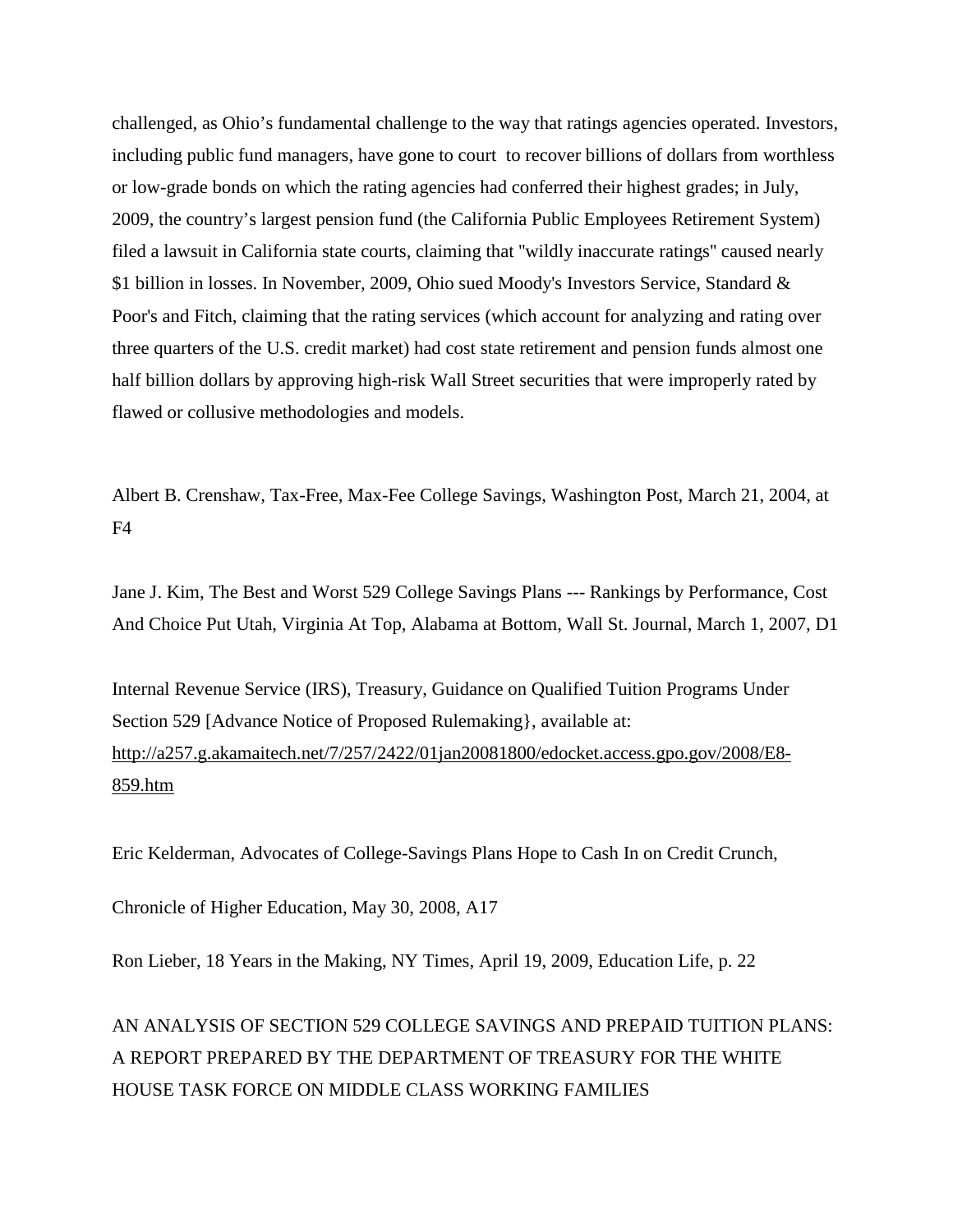(SEPTEMBER 9, 2009), available at: [www.treas.gov/press/releases/docs/529.pdf](http://www.treas.gov/press/releases/docs/529.pdf) .

White House Urges States to Make College-Savings Plans More Usable, Chronicle of Higher Education, September 9, 2009, available at: [http://chronicle.com/article/White-House-Urges-](http://chronicle.com/article/White-House-Urges-States-to/48345/)[States-to/48345/](http://chronicle.com/article/White-House-Urges-States-to/48345/) 

Sean D. Hamill, Prepaid College Savings Plans Might Not Cover All Costs, NY Times, October 5, 2009, A10

Eric Kelderman, Advocates of College-Savings Plans Hope to Cash In on Credit Crunch,

Chronicle of Higher Education, May 30, 2008, A17

Jeannie Kever, Legislator asks AG for answers on tuition plan; He seeks an opinion on state cutting payout to some who prepaid, Houston Chronicle, October 25, 2009, B2

[Eric P. Bettinger,](http://www.nber.org/authors/eric_bettinger) [Bridget Terry Long,](http://www.nber.org/authors/bridget_long) [Philip Oreopoulos,](http://www.nber.org/authors/philip_oreopoulos) [Lisa Sanbonmatsu,](http://www.nber.org/authors/lisa_sanbonmatsu) The Role of Simplification and Information in College Decisions: Results from the H&R Block FAFSA Experiment, NBER Working Paper No. 15361 (September 2009)

Gary Scharrer, Tuition Refund Plan Reinstated, San Antonio Express-News, November 6, 2009, 1B

Mary Williams Walsh, J.P. Morgan Settles Alabama Bribery Case, NY Times, November 5, 2009, B1, 6

David Segal, Ohio Sues Rating Firms for Losses in Funds, NY Times, November 21, 2009, B1

U.S. Treasury Inspector General for Tax Administration (TIGTA)Taxpayers Erroneously Claim

Education Tax Credits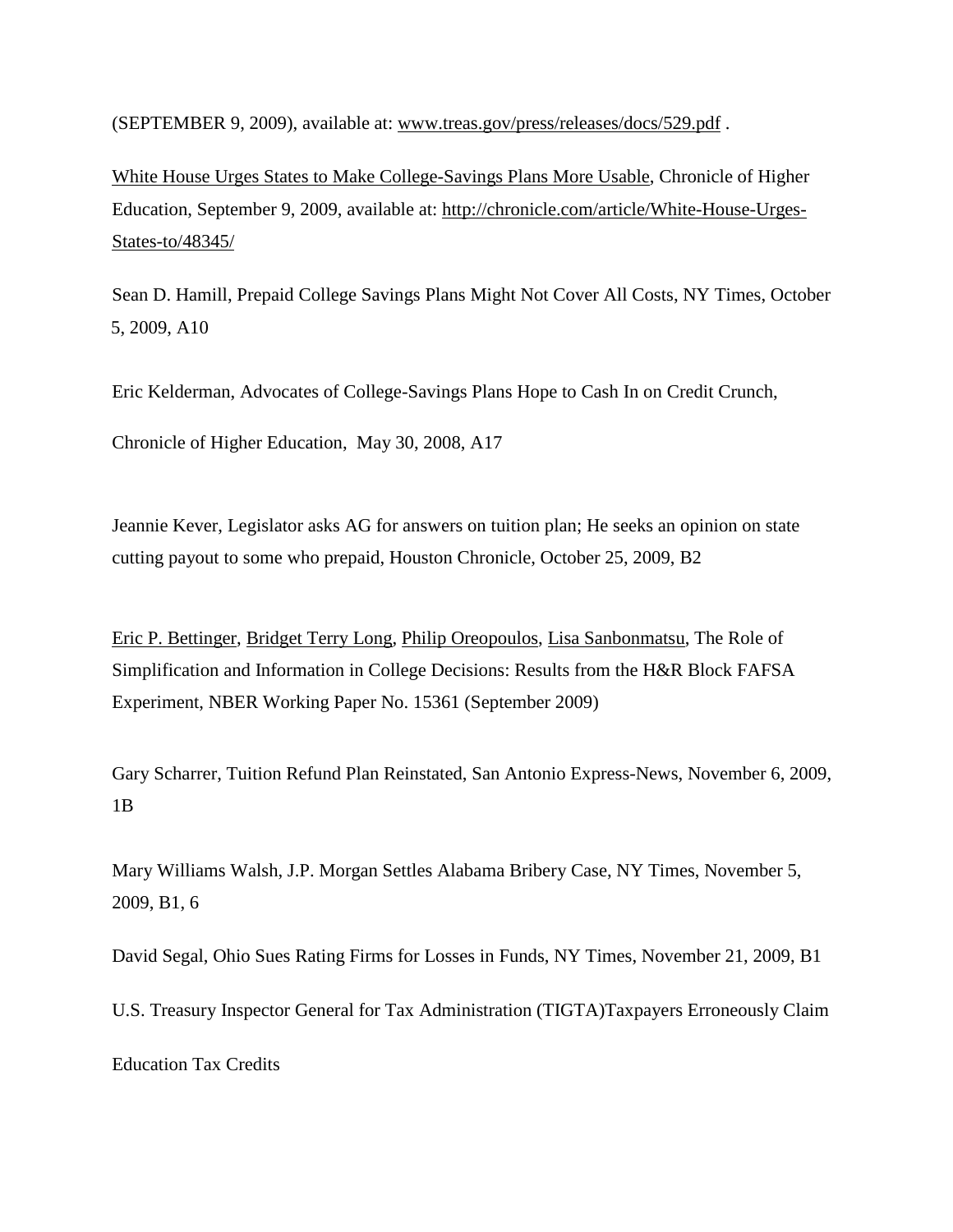Loren Steffy, A Guarantee That's Guaranteed to Need a Bailout, Houston Chronicle, November 29, 2009, D1, 2

Kate Nash, State's investment funds on rebound; Performance rate tops 17 percent, but has a long way to go to recoup losses, New Mexican, December 28, 2009, A1, A8

Mary Williams Walsh, Public Pension Funds Are Adding Risk to Raise Returns, NY Times,

March 9, 2010, A1

Mike Gallagher, Plaintiffs: State Investment Losses \$288M, Albuquerque Journal, March 10, 2010, C1

Associated Press, 7,000 drop Texas prepaid tuition plan since August, Hous. Chron., Dec. 12, 2009, at B2, available at: <http://www.chron.com/disp/story.mpl/metropolitan/6765042.html>

Associated Press, Alabama prepaid college tuition program running out of money, say officials, March 16, 2010, available at:

[http://blog.al.com/live/2010/03/alabamas\\_prepaid\\_college\\_tuiti\\_1.html](http://blog.al.com/live/2010/03/alabamas_prepaid_college_tuiti_1.html)

Jennifer Saranow Schultz, How a Roth I.R.A. Conversion Can Hurt Financial Aid, [Bucks Blog] NY Times, April 16, 2010, available at: [http://bucks.blogs.nytimes.com/2010/04/16/how-a-roth](http://bucks.blogs.nytimes.com/2010/04/16/how-a-roth-i-r-a-conversion-can-hurt-financial-aid/?nl=your-money&emc=your-moneyema3)[i-r-a-conversion-can-hurt-financial-aid/?nl=your-money&emc=your-moneyema3](http://bucks.blogs.nytimes.com/2010/04/16/how-a-roth-i-r-a-conversion-can-hurt-financial-aid/?nl=your-money&emc=your-moneyema3)

Samantha Stainburn, Strategy Costs: Getting financial aid when your parents won't chip in, NY Times April 18, 2010, ED 6

[Alabama Legislature Saves Prepaid-Tuition Plan,](http://chronicle.com/blogPost/Alabama-Legislature-Saves/23409/) Chronicle of Higher Education, April 23, 2010, available at:<http://chronicle.com/blogPost/Alabama-Legislature-Saves/23409>

David White, Tax flaw removed, PACT bill approved; Riley urged amendment to adhere with

IRS rule, Birmingham News, April 23, 2010, A1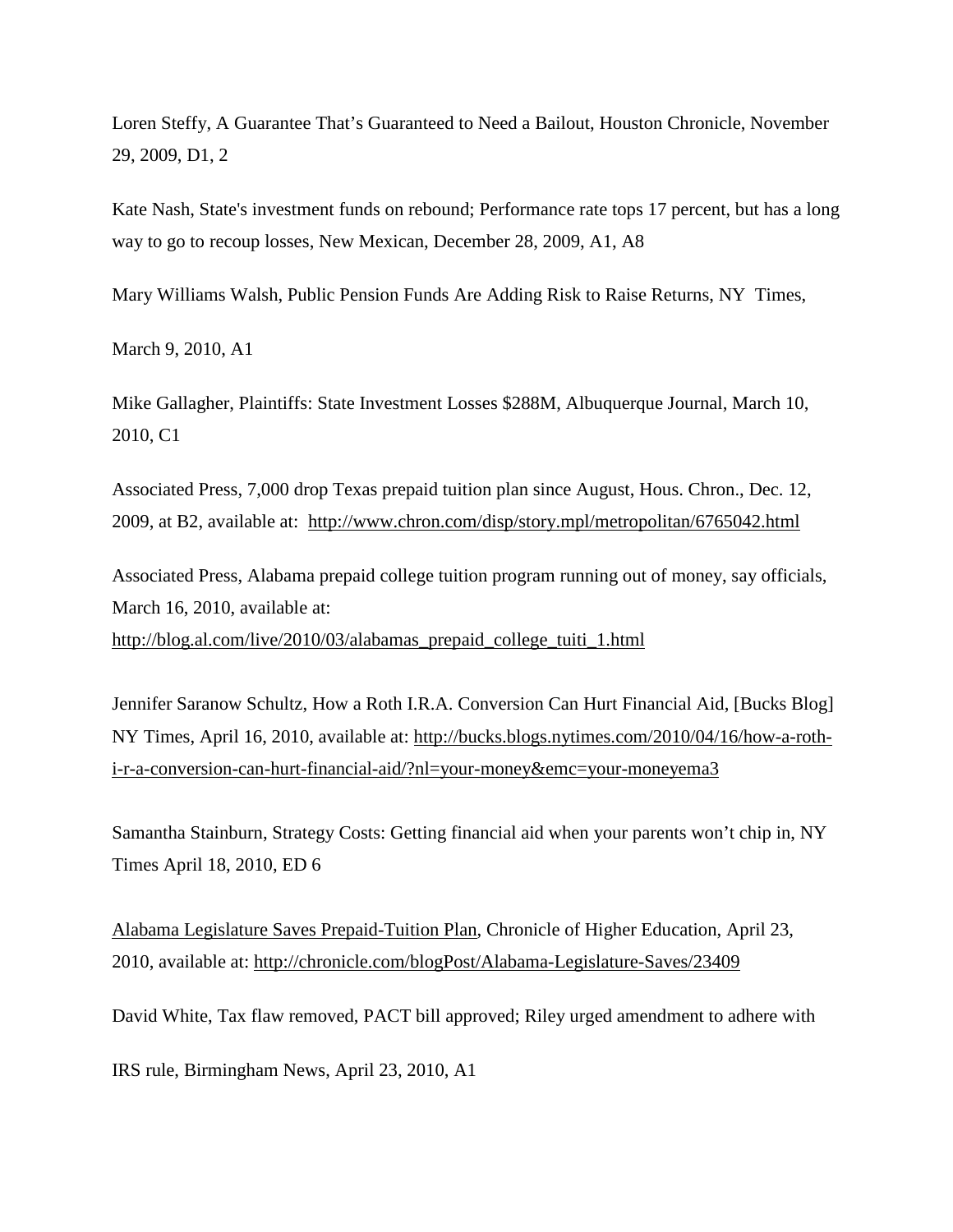Ron Lieber, The Subprime Crisis of Student Debt, NY Times, May 29, 2010, B1 Dan Boyd, Pension Plan Needs Overhaul, Albuquerque Journal, July 4, 2010, A1 Gretchen Morgenson, Exotic Deals Put Denver Schools Deeper in Debt, NY Times, August 6, 2010, A1, A15

Ron Lieber, The Coming Class War Over Public Pensions, NY Times, August 7, 2010, B1, 4 Mary Williams Walsh, Pension Fraud in New Jersey Puts Focus on Illinois, NY Times, August 21, 2010, B1

Ron Liebman, Placing the Blame as Students Are Buried in Debt, May 29, 2010, B1

Ron Lieber, Student Debt and a Push for Fairness, NY Times, June 5, 2010, B1, 6

Mary Williams Walsh, Public Pensions Are Adding Risk to Raise Returns, NY Times, Mar. 9, 2010, A1

Josh Keller, As Pension Costs Rise, Public Colleges Pay the Price, Chronicle of Higher Education, August 29, 2010, available at: [http://chronicle.com/article/As-Pension-Costs-Rise-](http://chronicle.com/article/As-Pension-Costs-Rise-Public/124150/?sid=at&utm_source=at&utm_medium=en)[Public/124150/?sid=at&utm\\_source=at&utm\\_medium=en](http://chronicle.com/article/As-Pension-Costs-Rise-Public/124150/?sid=at&utm_source=at&utm_medium=en)

C. General finance and bonds

 The unfortunate developments in 529 plan bond and credit markets since the mid-2005 period were writ large in even larger sums in the general finance and bond markets, of which the 529 plans are essentially a subset for states. The massive losses in these investments have not yet been recovered in the sluggish world economy, and a number of irregularities, mistakes, and sheer incompetence surfaced to tank a number of these huge funds. Moreover, these funds include many other public infrastructure projects such as airports, public authorities, highway trust funds, and other extremely large public investments that have proven to be tempting sources of bonding capacity, investment leverage, construction projects, pension funds, and debt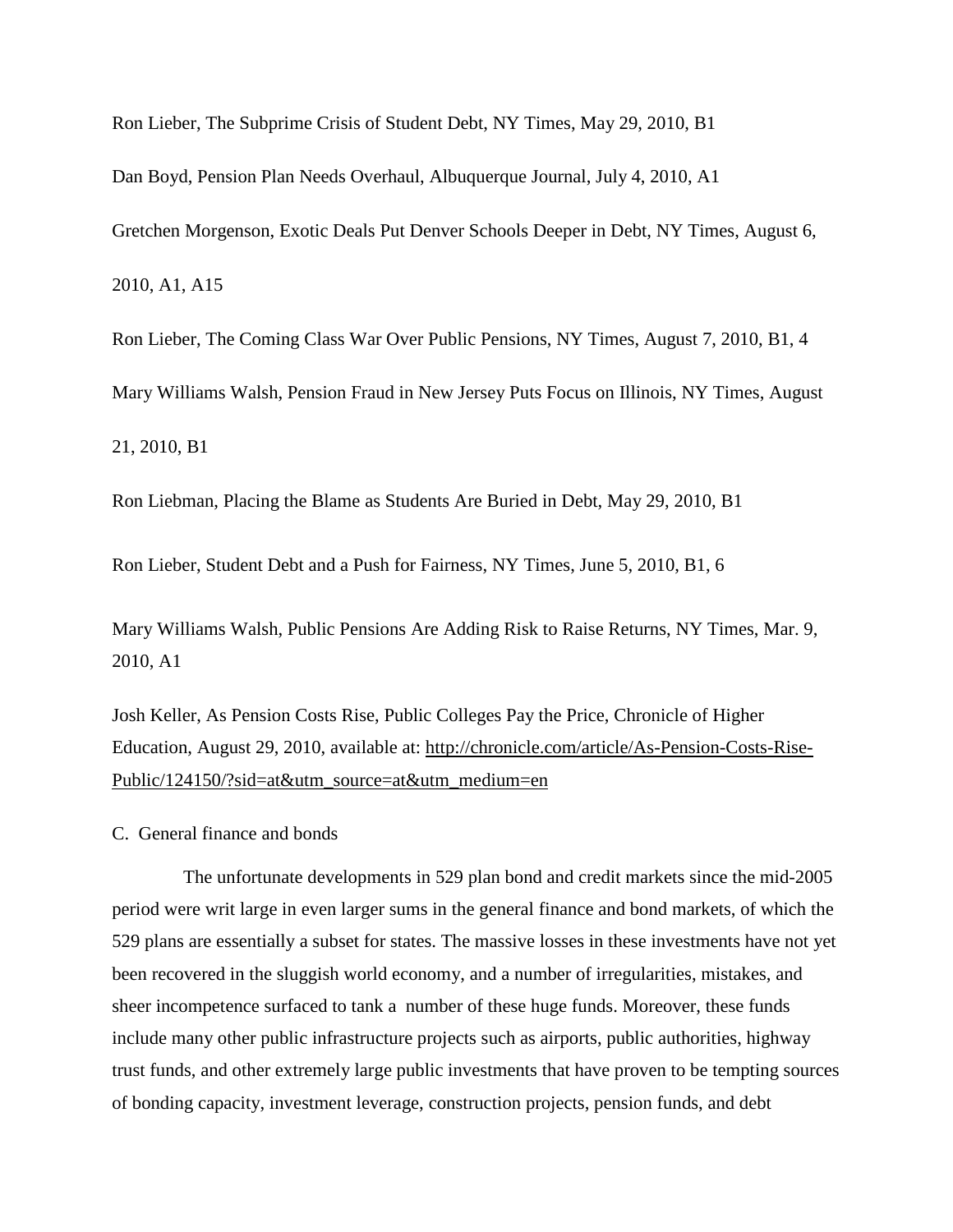financing for the wide array of public expenditures, vastly overshadowing the college and 529 sectors. In this vast universe of funds, Chicago's Midway Airport has been privatized, toll roads and highways have been sold to private, foreign investors, and lotteries have been proposed as auction assets—all in an attempt to balance books in jurisdictions that may have constitutional obligations to present annual "balanced budgets" or to shore up historically-underfunded investment funds such as those responsible for schools, colleges, and pension funds.

Even small losses or sluggish gains in these funds ripple through the economy, as many of them depend upon growth to fund other leveraged components, such as highway or transportation bonds tied to garage/toll/ticket/sales revenues. Virtually every municipality depends upon tax receipts, as do schools and other public enterprises. The declining economy produces less revenue, and the high unemployment equates to less spending and taxes paid; even the revenue-sharing provisions of federal stimulus money in 2009-2010 cannot make up for the deficits. In one extreme example, San Carlos, a small city in California, disbanded its police services and subcontracted them to the nearby San Mateo County Sheriff office in September, 2010, after evaluating its declining sales tax revenues and city tax base.

Ken Belson, Work Is Afoot to Take the Free Out of Freeway, New York Times, January 19,

#### 2008, A10

Julie Creswell and Vikas Bajaj, States and Cities Start Rebelling on Bond Ratings, NY Times, March 3, 2008, A1

Brad Wolverton, Colleges' Debt Is Fed by Rising Bond Rates, Chronicle of Higher Education, March 14, 2008, A1

Mary Williams Walsh, Actuaries Scrutinized on Pensions, New York Times, May 21, 2008, C1 Jenny Anderson, Willing to Lease Your Bridge?, NY Times, August 27, 2008, C1 Gretchen Morgenson, Muni Bonds' No-Tell Habits, NY Times, August 31, 2008, BU 1, 2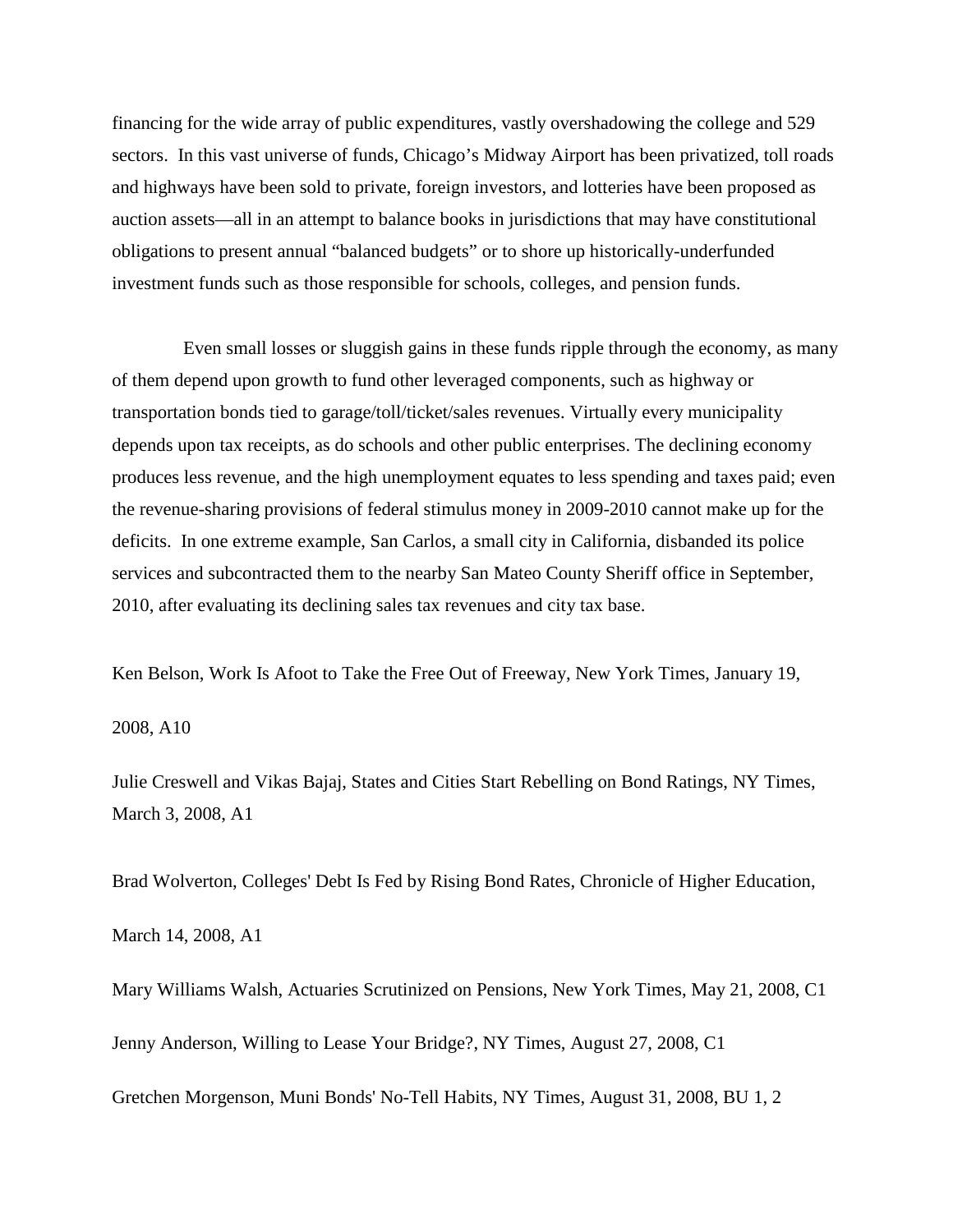Susan Saulny, In Chicago, Private Firm Is to Run Midway Airport, NY Times, October 1, 2008, A16

Mary Williams Walsh and Randal C. Archibold, With Bonds in Trouble, States Seek Federal Help, NY Times, October 8, 2008, B1

Heidi Landecker, Indiana Governor Drops Plan to Privatize Lottery and Direct Money to Colleges, Chronicle of Higher Education, October 25, 2008, available at: [http://chronicle.com/news/article/5393/indiana-governor-drops-plans-to-privatize-lottery-direct](http://chronicle.com/news/article/5393/indiana-governor-drops-plans-to-privatize-lottery-direct-money-to-colleges%20utm_source=at&utm_medium=en)money-to-colleges [utm\\_source=at&utm\\_medium=en](http://chronicle.com/news/article/5393/indiana-governor-drops-plans-to-privatize-lottery-direct-money-to-colleges%20utm_source=at&utm_medium=en)

Mike Smith, Daniels Says He'll Drop Plan to Privatize Lottery, Indianapolis Star, October 25, 2008, available at: <http://www.indystar.com/apps/pbcs.dll/article?AID=/20081025/NEWS05/810250455>

Lesley Stedman Weidenbener, Daniels' Plan to Lease Lottery is Scratched, Courier-Journal (Louisville, KY), October 25, 2008, 1A

Mary Williams Walsh, Muni Bonds May Face Downgrade, NY Times, April 8, 2009, B1, B2

Vivian Marino, Ventures: Turning the Infrastructure Into Profits, NY Times, May 24, 2009, BU 13

David Segal, Ohio Sues Rating Firms for Losses in Funds, NY Times, November 21, 2009, B1

Loren Steffy, A Guarantee That's Guaranteed to Need a Bailout, Houston Chronicle, November 29, 2009, D1, 2

Kate Nash, State's investment funds on rebound; Performance rate tops 17 percent, but has a long way to go to recoup losses, New Mexican, December 28, 2009, A1, A8

Mary Williams Walsh, Public Pension Funds Are Adding Risk to Raise Returns, NY Times,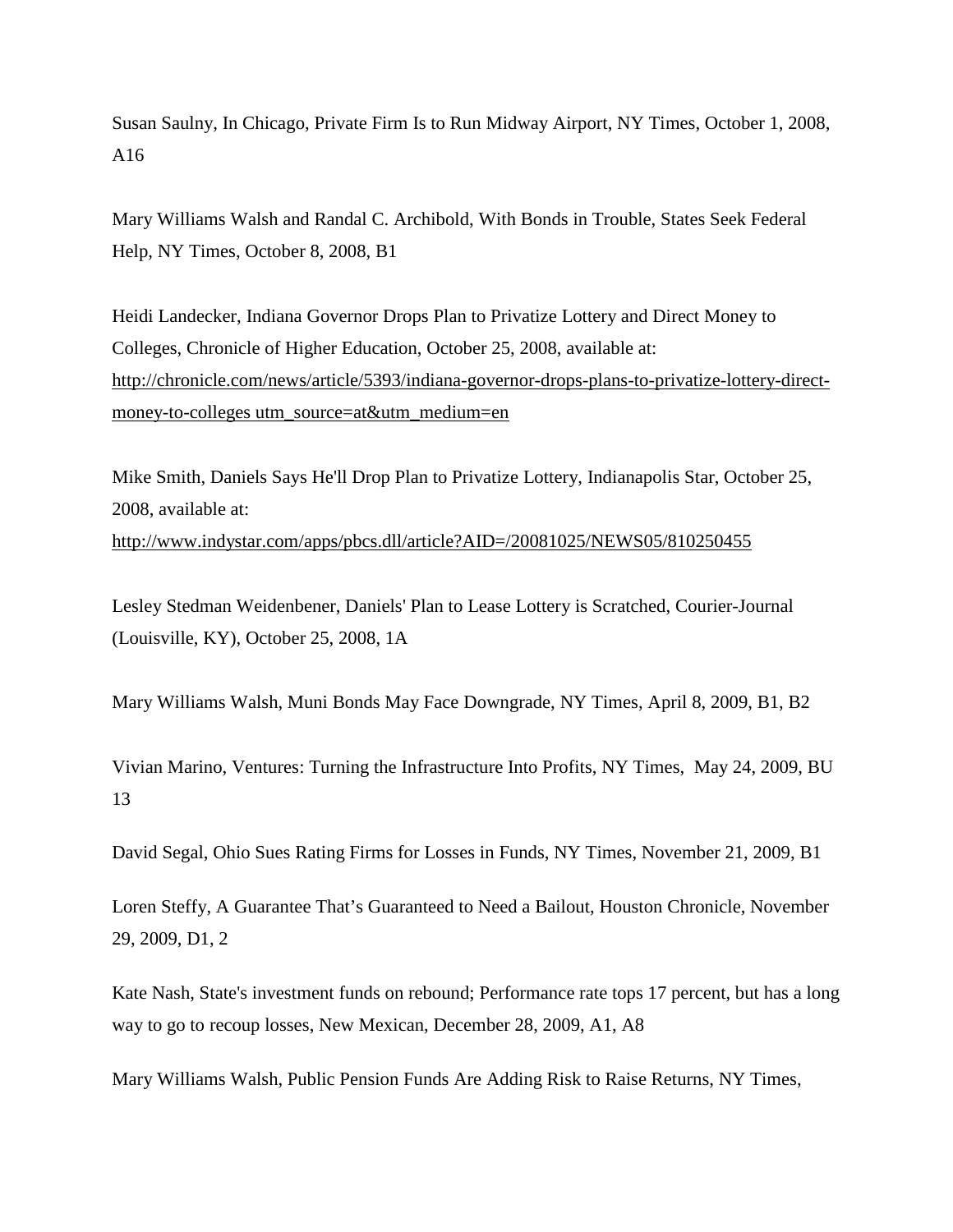Gretchen Morgenson, Exotic Deals Put Denver Schools Deeper in Debt, NY Times, August 6, 2010, A1, A15

Ron Lieber, The Coming Class War Over Public Pensions, NY Times, August 7, 2010, B1, 4

Mary Williams Walsh, Pension Fraud in New Jersey Puts Focus on Illinois, NY Times, August

21, 2010, B1

Mary Williams Walsh, Public Pensions Are Adding Risk to Raise Returns, NY Times, Mar. 9, 2010, A1

Thomas J. Cole, Gains Only Ease State Pension Fund Woes, Albuquerque Journal, September 1, 2010, A1

Bay City News, San Carlos City Council Votes To Disband Police, September 2, 2010, available at: <http://cbs5.com/local/san.carlos.police.2.1893351.html>

D. General higher education finance, including 529 plans

As dismal as the situation has been for municipalities and states, at least their revenue sources are large and diversified, and there are some means at the disposal of elected officials to tax and fund programs and services. Colleges, especially public institutions are more limited in their capacity to adapt in difficult financial times. At the income level, there are only a few ways in which they can increase revenue, which in turn depend upon the ability of students to pay tuition, often discounted by institutional aid and scholarships, the ability of states to fund general appropriations, which are often the most-discretionary component of states' budgeting practices, and auxiliary funds or investment income, which are dependent upon the size of the institutional endowment and market returns on investments. On the expenditure side of the ledger, expenses are often fixed in advance of students appearing each fall for class, in faculty and staff personnel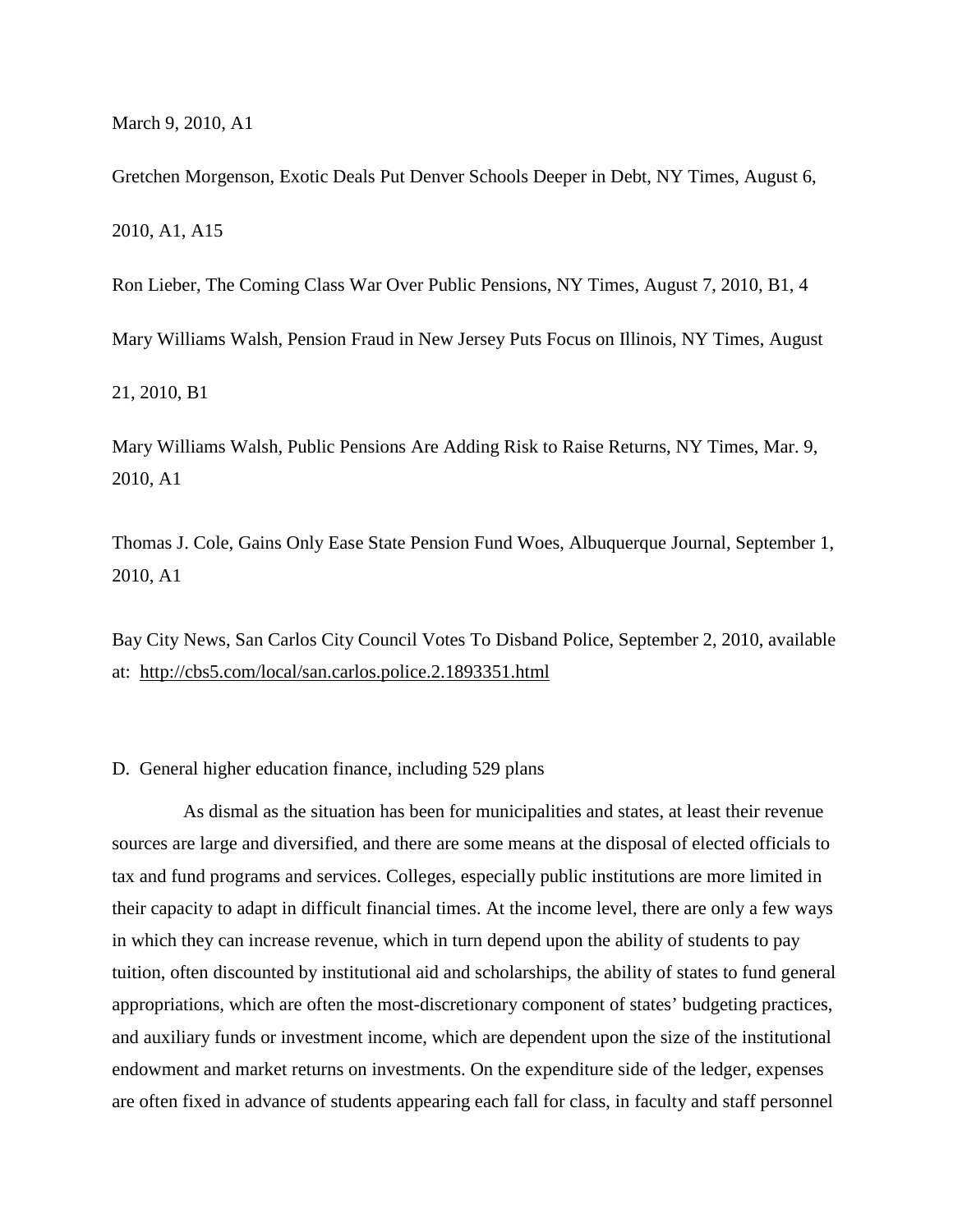costs, and in the need for growing infrastructure costs for facilities, utilities, and other program needs. Higher education finances are often premised upon impossible business practices, and governmental models of support essentially follow the students, necessitating enrollment growth in a competitive market, one where proprietary schools with contingent faculty, rental facilities and thin infrastructures have increased their market share and can peddle their wares more cheaply and effectively than traditional collegiate institutions in the college casbah.

The increased college costs and sluggish baccalaureate job markets have resulted in more students working while in college, spreading their collegiate careers over more years, with growing reliance upon loans that must be repaid at the time of their employment, if they can secure work in a difficult job market. Of course, this makes college completion and loan repayment much more difficult, even with contingent-loan repayment options available to some graduates. Additional developments include the reduced ability of parents to invest in savings programs in a stagnant economy, where unemployment is at high levels. Even previouslyavailable mechanisms such as taking out second home mortgages to finance children's college educations have been squeezed out by tightened lending practices and reduced or declining home values. Inevitably, excesses in such funding mechanisms have been constrained, and the resulting squeeze has occurred at a time when the perfect storm of declining family resources and rising college costs intersect.

In a perfect world, parents will invest small sums along the 18 year trajectory of their children's college preparation, and the full resources would be ripe when they are needed. This system no longer works in practice for most parents, who instead face unemployment, declining home values, increased costs of living, and higher education costs that outstrip inflation---with concomitant declining subsidies for college attendance, increased reliance upon the tax code for much familial support, but which is only available to the wealthier stratum of society, who earn enough money for tax relief to be a genuine resource. The financial slowdown of the recent half dozen years has taken a substantial toll upon this most discretionary sector of the United States economy, and the signs are all pointing against recovery in the near future. Ironically, at a time when US dominance in this sector is likely at its apex, participation rates have eroded at the time other competitor countries have begun to invest substantially in their higher education sectors, both for economic and political ambitions.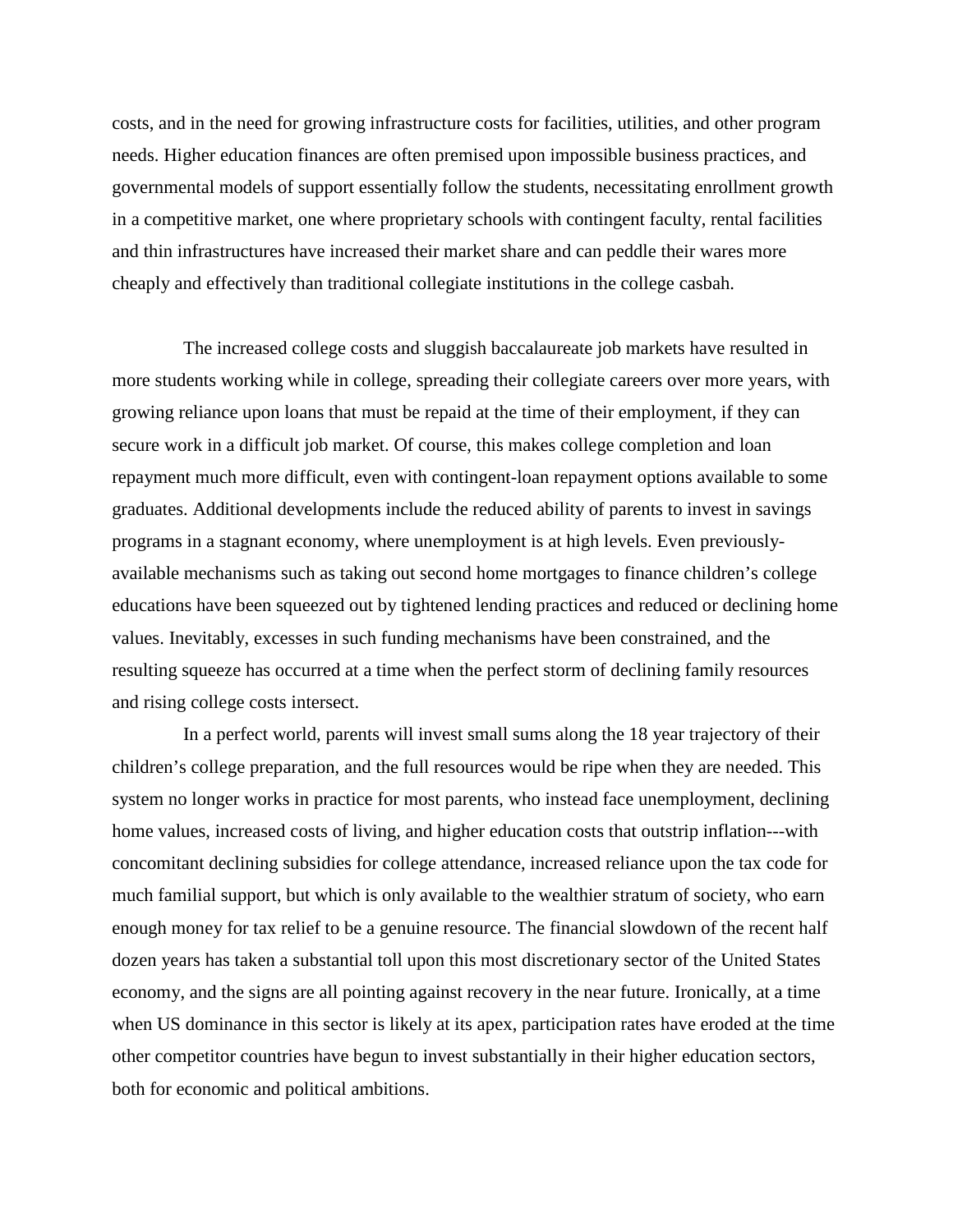Brad Wolverton, Colleges' Debt Is Fed by Rising Bond Rates, Chronicle of Higher Education, March 14, 2008, A1

Sean M. Stegmaier, TAX INCENTIVES FOR HIGHER EDUCATION IN THE INTERNAL REVENUE CODE: EDUCATION TAX EXPENDITURE REFORM AND THE INCLUSION OF REFUNDABLE TAX CREDITS, 37 SOUTHWESTERN UNIVERSITY LAW REVIEW 135-181 (2008)

Katherine Baird, Access to College: The Role of Tuition, Financial Aid, Scholastic Preparation and College Supply in Public College Enrollments, 36 NAFSA J Stud Financial Aid 16-38 (2006)

Ron Lieber, Saving for College Wisely in a Treacherous Time, NY Times, January 3, 2009, B1, 5

Jeannie Kever, Market crisis thwarts paid tuition plans, \$206 million shortfall in Texas Tomorrow fund, Houston Chronicle, March 11, 2009, B3

Jonathan D. Glater, Ron Lieber, Tara Siegel Bernard and Paul Sullivan, Students Relying on Loans Wonder Whether Forgiveness Will Last, NY Times, May 30, 2009, B1, B5

[Eric P. Bettinger,](http://www.nber.org/authors/eric_bettinger) [Bridget Terry Long,](http://www.nber.org/authors/bridget_long) [Philip Oreopoulos,](http://www.nber.org/authors/philip_oreopoulos) [Lisa Sanbonmatsu,](http://www.nber.org/authors/lisa_sanbonmatsu) The Role of Simplification and Information in College Decisions: Results from the H&R Block FAFSA Experiment, NBER Working Paper No. 15361 (September 2009)